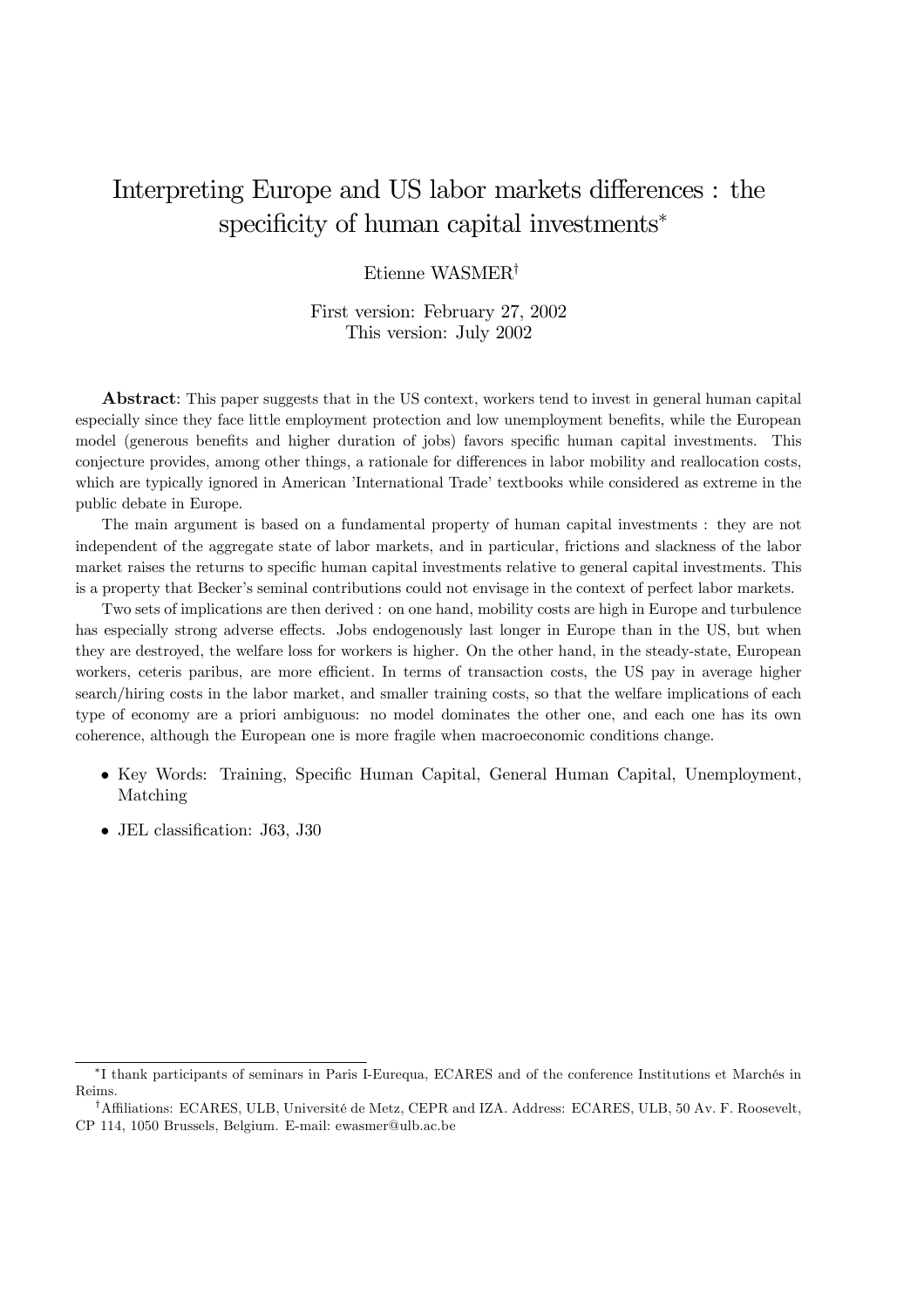Differences in the labor markets of Continental Europe and the US, either in terms of institutions or in terms of performance, are very important. The dark side of Europe has been widely discussed. The rates of unemployment have diverged since the late 70's, and have been much larger and more persistent in countries such as Spain, France, Italy or Belgium. Unemployment benefits, in level and in duration, are typically larger except perhaps in Italy, encouraging low job search activity. The employment protection legislation is much larger in Europe than in the US, discouraging firms from taking risks in hiring workers.

What is sometimes less known is that, despite these differences, there are not many differences in the level of productivity per worker between Europe and the US. Further, productivity per hour worked is often larger in Europe, while, since the first oil shock, its growth has been significantly larger than in the US. The following table compiles summary statistics illustrating these points using OECD data and Layard and Nickell (2000). Further, according to these authors, there seems to be a positive link between labor productivity growth and employment protection legislation in a cross-section of OECD countries.

|                                                   | Be   | Fr   | $\mathrm{GeV}$ | It   | Jp   | Ne   | Sp   | $\rm{Sw}$ | Us   |
|---------------------------------------------------|------|------|----------------|------|------|------|------|-----------|------|
| Unemployment rate, 1997                           | 9.6  | 12.5 | 7.7            | 8.2  | 3.2  | 5.7  | 21.4 | 10.9      | 4.9  |
| $GDP/c$ apita, 1994                               | 79   | 76   | 77             | 73   | 81   | 73   | 53   | 68        | 100  |
| GDP/worker, 1994                                  | 103  | 92   | 85             | 98   | 74   | 89   | 84   | 72        | 100  |
| GDP/hour worked $,1994$                           | 116  | 114  | 111            | 87   | 79   | 114  | 88   | 98        | 100  |
| Labor Prod. Growth, 1976-92                       | 1.03 | 1.43 | 1.38           | 2.15 | 3.09 | 0.77 | 1.42 | 0.80      | 1.17 |
| Labor Prod. Growth (hours), 1976-92               | 2.21 | 2.14 | 2.04           | 2.51 | 3.51 | 1.60 | 2.12 | 0.92      | 1.08 |
| Emp. Protection (1990)                            | 17   | 14   | 15             | 20   | 8    | 9    | 19   | 13        | 1    |
| Regional Mobility ( $\%$ of pop. moving, 1980-97) | na   | 1.3  | $1.1\,$        | 0.6  | 2.7  | na   | 0.4  | 3.7       | 2.9  |

Another well known fact is the lack of occupational and regional mobility in several European countries, especially in Southern Europe, as compared to the US. The last row of the table indicates that mobility rates in terms of the fraction of the population moving from one region to another is between twice and five times lower in France, Germany and Italy. Several authors already discussed low mobility of workers as a perhaps important cause of diverging experience of US and Europe. For Bertola and Ichino (1996) notably, this is a key factor of lower unemployment and higher wage dispersion in the US. High mobility in the US has some influence on the way economic theory is exposed to students. Indeed, American textbooks of international trade theory usually discuss the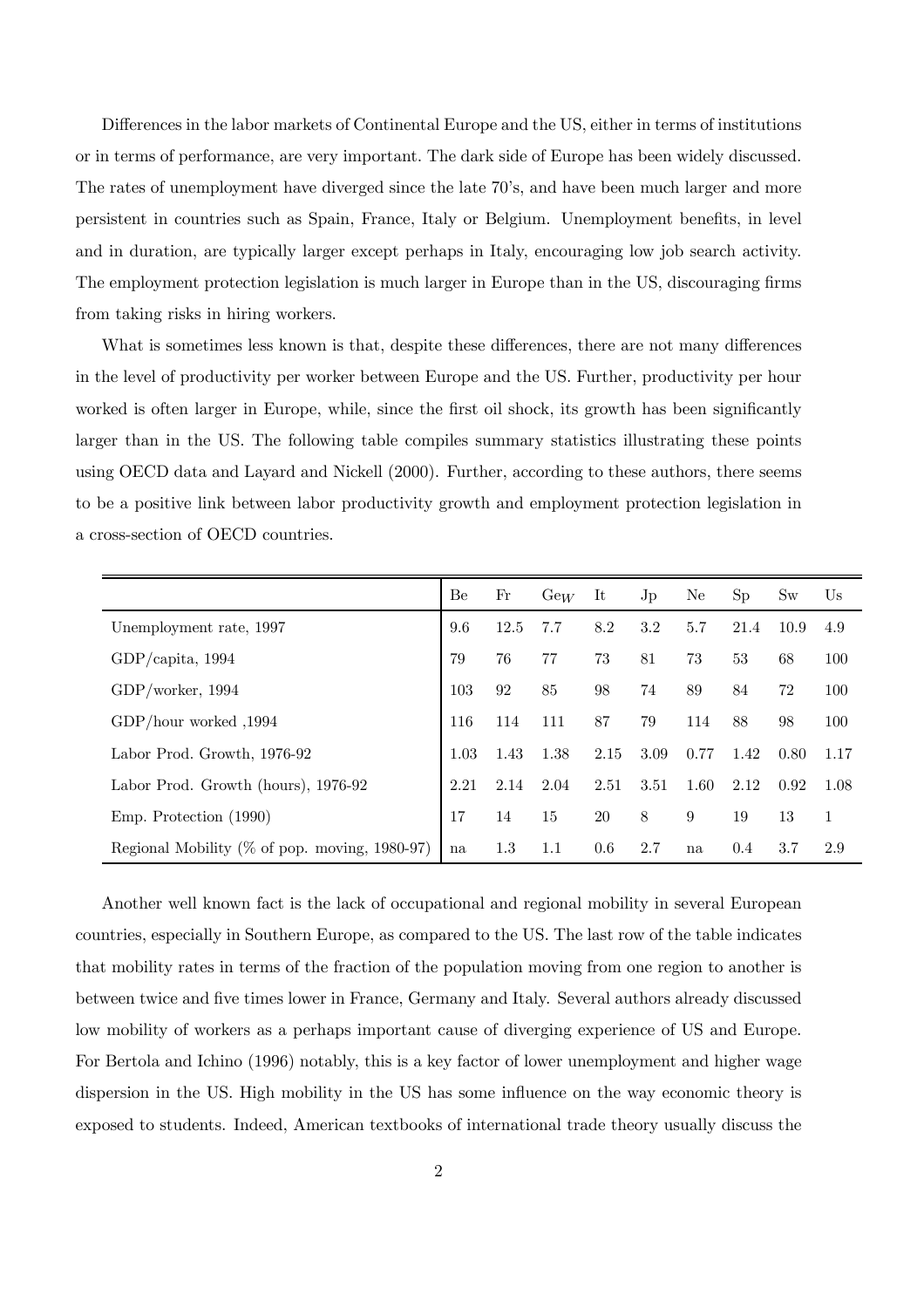gains and losses of free-trade with a long-run perspective. Short-term reallocation costs of tradeopenness are at best briefly evoked, and more typically, totally ignored, and the conclusion focuses on discussing who are the long-run winners and losers. In a European context, the fact that (older) workers in traditional industries need to leave their origin sector/region, due to reallocation of activities induced by country-specialization, and accordingly that we can neglect the associated short-run mobility costs, may sound much more critical. European students typically react to these features of the model, while a contrario, such low mobility costs do not seem to disturb American students, judging by the lack of reference to them in the 5th International edition of International Economics, Theory and Policy (Krugman and Obstfelfd, 2000).

The goal of this paper is to propose an interpretation for Europe/US differences in a general framework that encompasses all these aspects of labor markets. The interpretation is the following : European workers invest more at the margin and for endogenous reasons described below, in specific human capital, while US workers invest more in general human capital. Accordingly, sectorial, occupational and geographical mobility costs are much higher in Europe than in the US. We then discuss the predictions of the model to offer an alternative view of the transatlantic comparisons between labor markets.

Why would there be such differences in the nature of human capital investments? A caricatural, or better, idealized explanation is that (older) European workers feel secure in their jobs. The average duration of typical employment is long and as such, they can afford investing a lot in the knowledge of their firm and job. Being productive in the job, they receive a high wage, even though the specificity of their investment makes their outside options in case of unemployment quite low, ceteris paribus i.e. controlling for unemployment benefits. As a result, and despite generous unemployment benefits allowing them to be choosy with respect to jobs, they are strongly hurt by unexpected layoffs. In such an event, they face significant wage discounts and possibly longer spells of unemployment.

In contrast, US workers live permanently with the idea of mobility. They invest smaller amounts in firm specific knowledge, and much more in recyclable skills, i.e. in general human capital. As a result, their outside options are high, although their efficiency on the job is low. Their mobility from job to job is high too, since there is little surplus to share with employers. Accordingly, workers do not really mind having low unemployment benefits, since they are trained to obtain new jobs at low investment costs.

To try a risky comparison with academics, European workers are like experimental physicists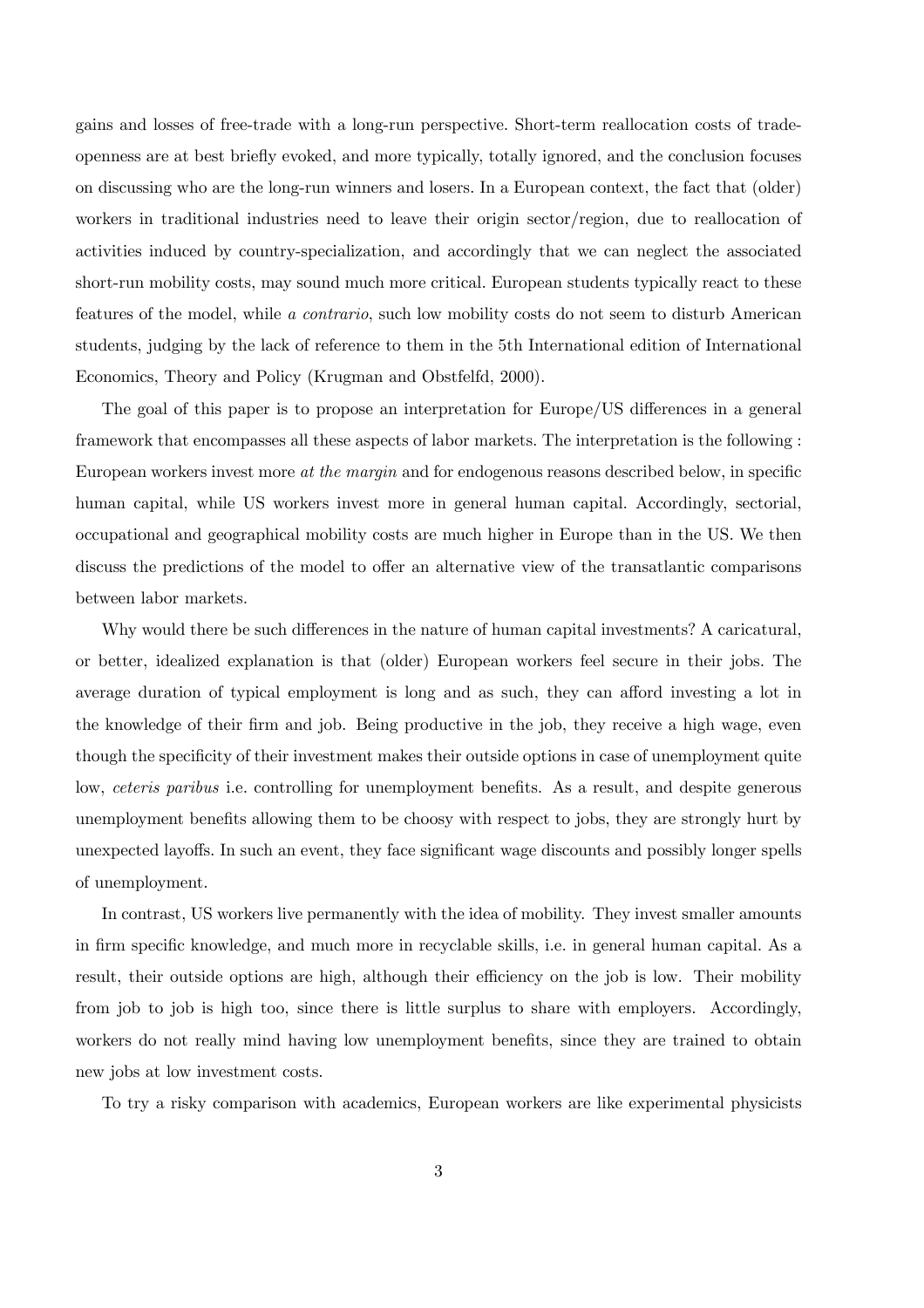who work in and are attached to a University team, while the US workers resemble economists who permanently raise their outside option without much care about personal investment in the team.

This is an a priori plausible story, but there are few models allowing for a rigorous investigation of these issues. This paper is connected with the work of Ljunqvist and Sargent (1998, 2001) who also introduce human capital losses and labor market institutions to explain transatlantic comparisons. In their 2002 model, human capital is general, but at the separation time, workers loses some of this capital. They model the search margin, contrary to the present paper, but do not investigate the determinants of human capital investments which follow a random process in both employment and unemployment status. The latter characteristics allows them to introduce 'loss of skills during unemployment', a feature that we do not consider here since it would imply, in our model, unemployment duration dependence which is an empirical controversy. They also introduce age categories, whereas we rely on birth and retirement to obtain a non-trivial age/skill structure. Finally, we develop the labor demand side of the model, while they consider an exogenous distribution of wage offers. We come back later on the common implications of both approaches. The paper is also in the spirit of Acemoglu and Pischke (1999a) who focus on general human capital and institutions. A key difference is that our paper is centered on the decisions to investing in general and specific skills, the latter being not central in their paper.<sup>1</sup>

The task of this paper is to provide a simple, tractable model to organize thinking. The first section introduces the model with the most general set of assumptions and derive an important partial equilibrium property of the allocation of human capital investments in a frictional labor market. The key result here is that, the slacker the labor market, the more workers invest in specific human capital. The second section introduces simplifying assumptions, and studies the general equilibrium properties of the model. We identify two regimes, one in which workers invest in general human capital and one in which they invest in specific human capital. The latter is associated with large benefits, long duration of jobs and highly frictional labor markets. The former is associated with low duration of jobs, no human capital investments on-the-job except in the first job (an alternative interpretation is that this initial investment is schooling). Section 3 develops three extensions : employment protection, incentives provided by employers to induce specific

<sup>&</sup>lt;sup>1</sup>There is page 559 of their paper a section devoted to specific human capital, including a choice by firms about the type of investments. Their focus is on the complementarity between general and specific investments. Here we mostly focus on workers' investments, except, very indirectly, in Sections 3.2 and 3.3, for we assume that workers have a fair amount of discretion in their unobservable learning efforts. We come back on Acemoglu-Pischke's insights later.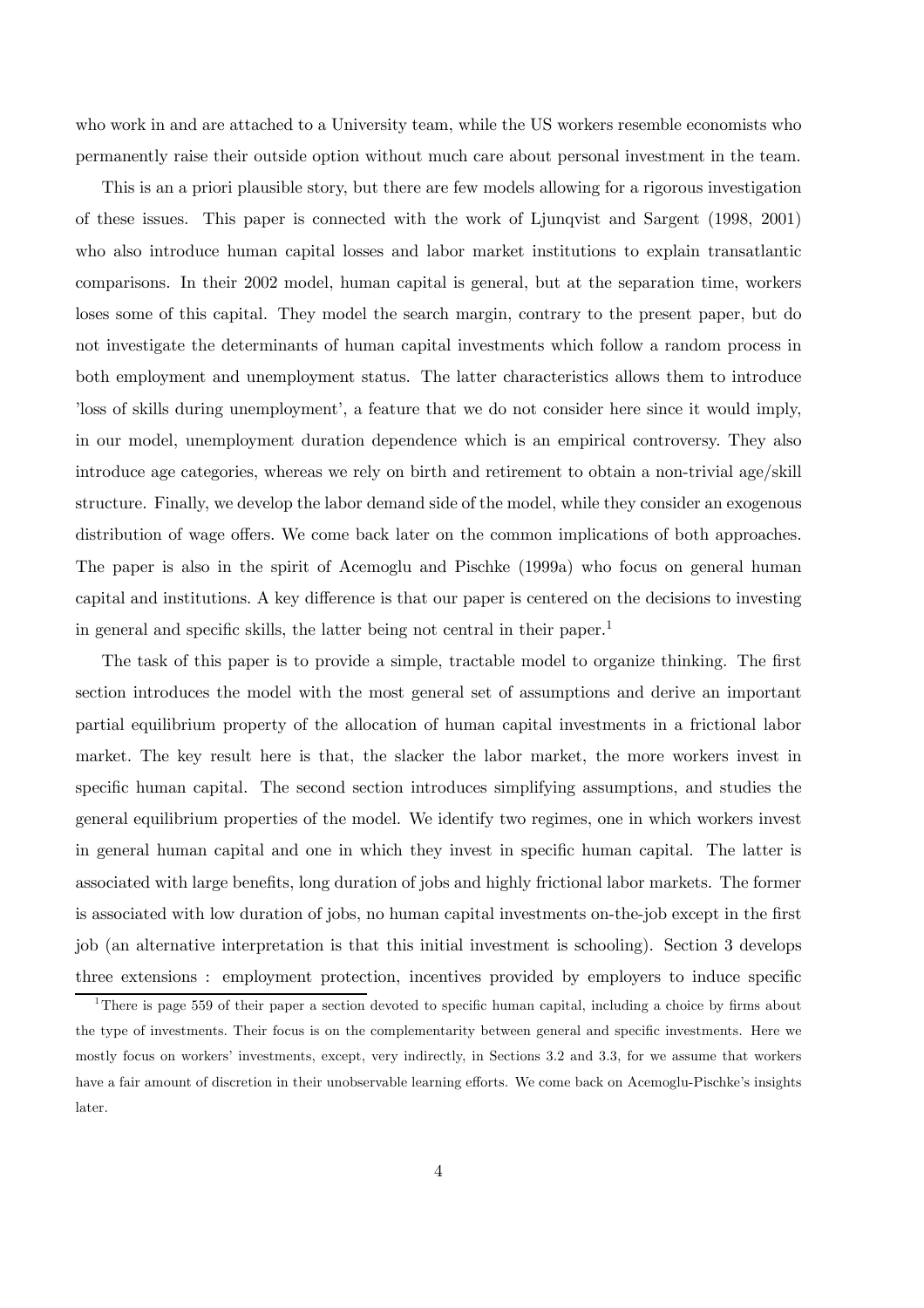training, and technology choices. The last section exploits the insights of the model to reinterpret the experience of the last decades from both sides of the Atlantic along several dimensions.

# 1. The general model

#### 1.1. The setup

Time is continuous; the discount rate of all agents is r. Workers die with a death rate of  $\delta$  and are replaced by new-born workers with no human capital. These new born workers look for jobs and are randomly matched with employers looking for workers to fill vacant units of production. A productive unit is the association of one worker and one firm. As such, the productivity of a worker is the sum of a firm's component and the human capital of the workers. The firm's component is random and denoted by  $\varepsilon$ . As standard from human capital theory, investments in human capital are worker's decisions under a set of incentives provided by the firm. The human capital of the workers is denoted by h and is the sum of three components,  $h = h^{g0} + i^g + i^s$ , where  $h^{g0}$  is the general human capital inherited from the last job<sup>2</sup>,  $i<sup>g</sup>$  is the investment in general human capital made by the worker in his/her current job, while  $i<sup>s</sup>$  is the investment in specific human capital made by the worker in the current job. By definition, the inherited stock of specific human capital from the last job is irrelevant here and does not show up in equation (1.1) below.

We denote by

$$
y(\varepsilon) = \varepsilon + h \tag{1.1}
$$

the marginal productivity of workers when the firm's component is  $\varepsilon$ . This component evolves according to a Poisson process with intensity  $\lambda$  and is drawn from a density function  $f(\varepsilon)$  with c.d.f.  $F(\varepsilon)$ . The density has support  $(\varepsilon^-,\varepsilon^u)$  and  $\varepsilon^u$  is also (until Section 3) the initial value of productivity at the time of match formation.

We further assume, to simplify, that investments in human capital are made instantaneously at the entry into the firm, at a cost  $C(i^s, i^g)$  where C is increasing, convex in each variable.<sup>3</sup>

The value of the surplus for the worker of a job with idiosyncratic component  $\varepsilon$  is  $E(\varepsilon) - U$ where U is the life-time expected income for unemployed workers and  $E(\varepsilon)$  is the value of being employed in that job. Similarly, for the firm, the surplus is  $J(\varepsilon) - V$ , where  $J(\varepsilon)$  is the discounted

<sup>&</sup>lt;sup>2</sup>For new born workers,  $h^{g0}$  could be interepreted as schooling investments; hereafter we exclusively focus on on-the-job training.

<sup>&</sup>lt;sup>3</sup>One could alternatively model human capital investments made continuously during the job spells, without qualitative difference.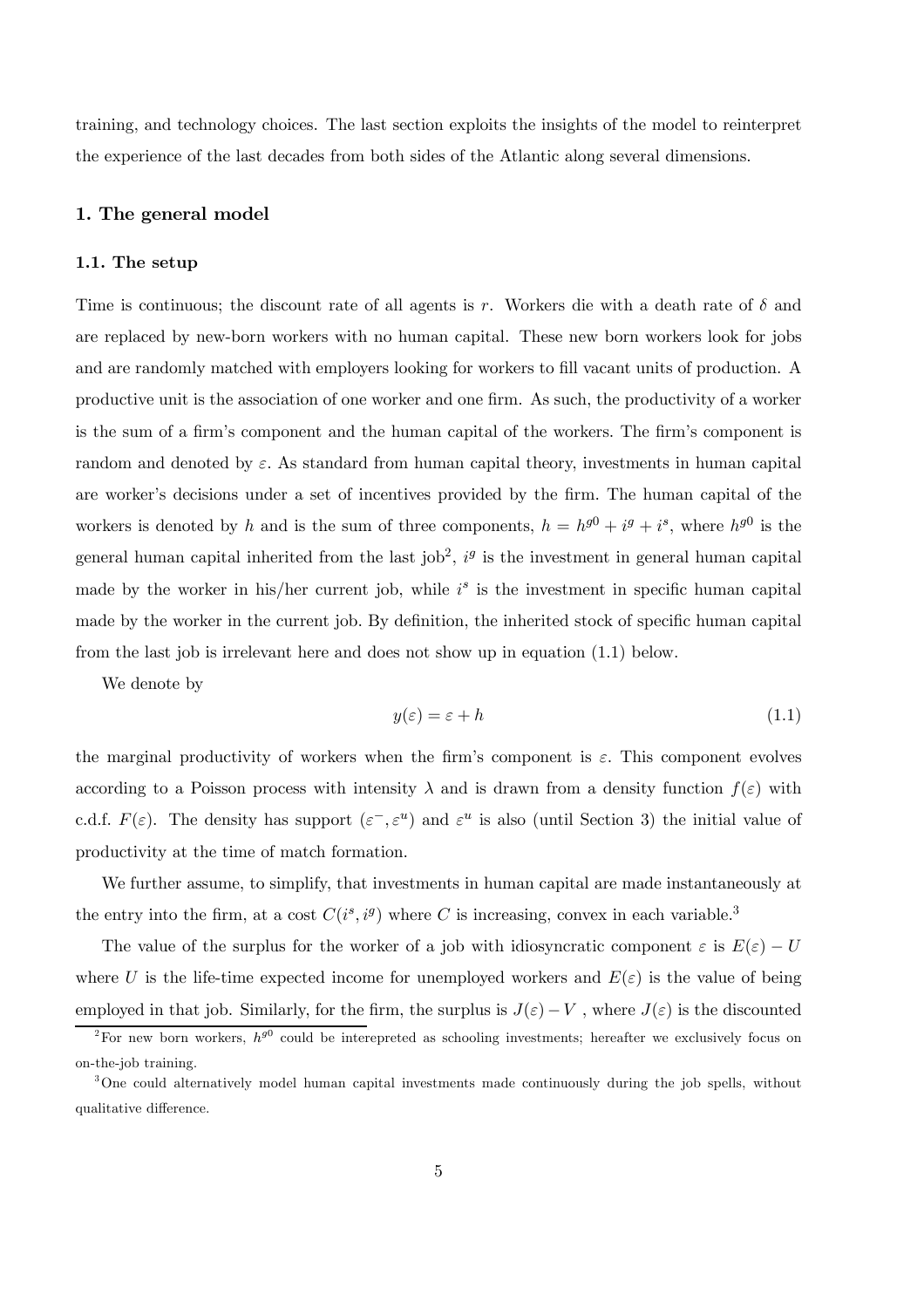value of expected profits and  $V$  is the value of a job vacancy. We have (see Appendix 1):

$$
(r + \delta + \lambda)[E(\varepsilon) - U] = w(\varepsilon) - (r + \delta)U + \lambda \int Max [U, E(\varepsilon')] dF(\varepsilon')
$$
 (1.2)

$$
(r + \delta + \lambda)[J(\varepsilon) - V] = y(\varepsilon) - w(\varepsilon) - rV + \lambda \int Max \,[V, J(\varepsilon')] \, dF(\varepsilon')
$$
 (1.3)

All job creation opportunities are exhausted, which means that the value of a job vacancy is:

$$
V = 0 \tag{1.4}
$$

The wage is assumed to be the solution of the Nash-maximand:

$$
w(\varepsilon) = ArgMax(E(\varepsilon) - U)^{\beta}J(\varepsilon)^{1-\beta}
$$

where  $0 \le \beta \le 1$  is an index of the bargaining power of workers. As a result of the bargaining game, the wage writes

$$
w = (1 - \beta)(r + \delta)U + \beta y \tag{1.5}
$$

The reservation strategy determining the job destruction margin is easy to derive, following Mortensen and Pissarides (1994). We have that  $\frac{\partial J}{\partial \varepsilon} = \frac{1-\beta}{r+\delta+\lambda}$  and  $\frac{\partial (E-U)}{\partial \varepsilon} = \frac{\beta}{r+\delta+\lambda}$ , and it follows that the surplus of the firm and the surplus of the workers are a linear function of  $\varepsilon$ , with

$$
E(\varepsilon) - U = \beta \frac{\varepsilon - \varepsilon^d}{r + \delta + \lambda}
$$
  

$$
J(\varepsilon) = (1 - \beta) \frac{\varepsilon - \varepsilon^d}{r + \delta + \lambda}
$$
 (1.6)

where  $\varepsilon^d$  is the reservation productivity (below which the firm and the worker optimally separate). The job destruction rule is defined by  $J(\varepsilon^d)=0$  implying

$$
\varepsilon^{d} + \frac{\lambda}{r + \lambda + \delta} \int_{\varepsilon^{d}}^{\varepsilon^{u}} (1 - F(\varepsilon^{'})) d\varepsilon^{'} = (r + \delta)U - h \tag{1.7}
$$

The left hand side is increasing in  $\varepsilon^d$  and  $\lambda$  and decreasing in  $\delta$  and r, and the right hand side is increasing in  $U$  and decreasing in  $h$ . This expression closely matches the job destruction margin in Mortensen and Pissarides (1994).

Lemma 1. Investments in specific human capital increases the duration of jobs by increasing the productivity of the match, since:

$$
\frac{\partial \epsilon^d}{\partial i^s} = -\frac{1}{1 - \frac{\lambda(1 - F(\epsilon^d))}{r + \lambda + \delta}} < 0
$$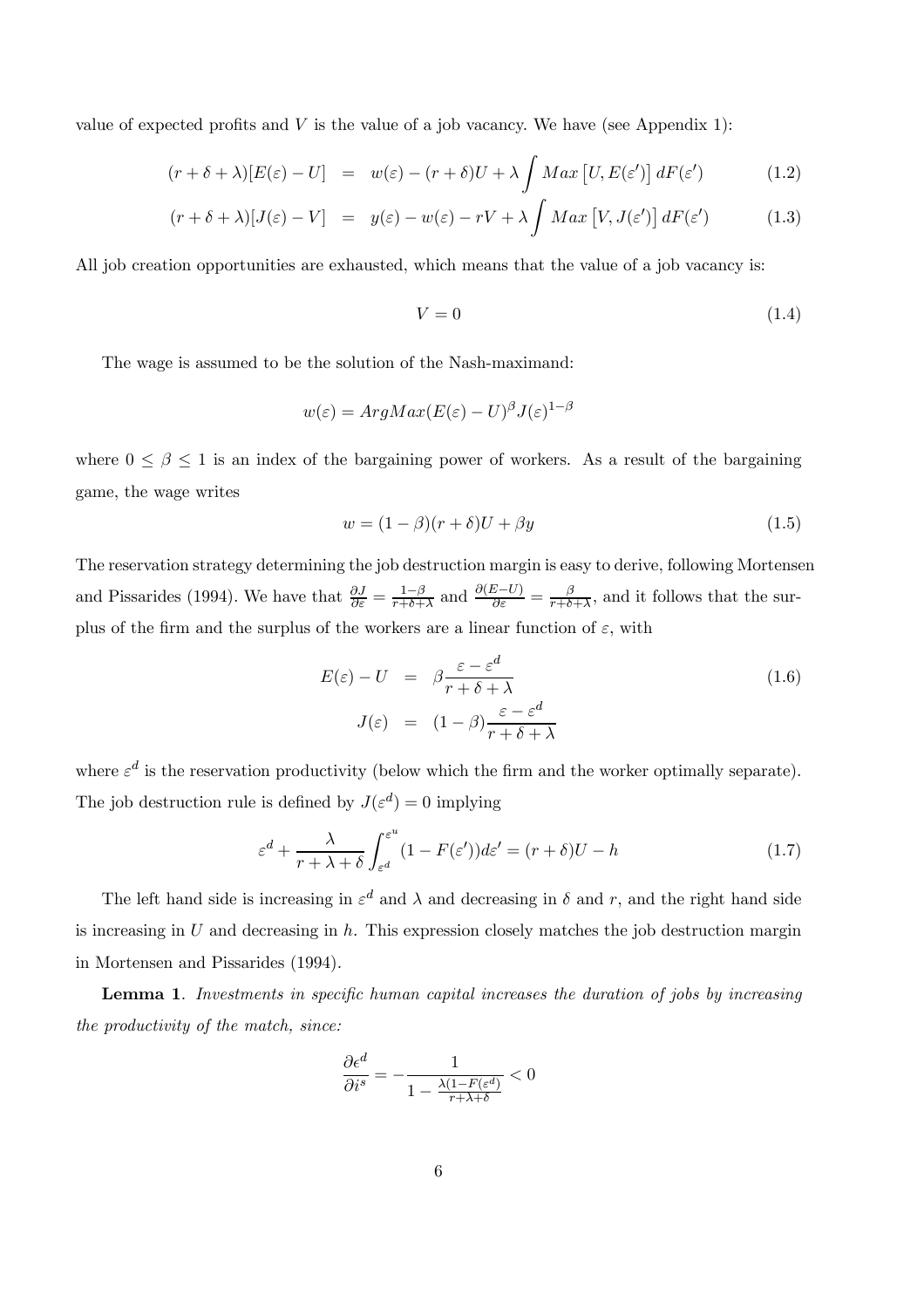**Proof.** The above equation is obtained by totally differentiating (1.7). Noticing that the expected duration of jobs is given by  $1/(\delta + \lambda F(\varepsilon^d))$  where  $\lambda F(\varepsilon^d)$  is the endogenous destruction rate, the duration of a jobs is negatively related to  $\varepsilon^d$ .

Lemma 2. General human capital investments have a priori an ambiguous impact on the duration of jobs, because they raise the outside option, but the productivity effect always dominates. **Proof.** Again by totally differentiating (1.7), and noting that

$$
\frac{\partial \epsilon^d}{\partial i^g} = \frac{\partial \epsilon^d}{\partial i^s} + (r+\delta) \frac{\partial U}{\partial i^g} \frac{1}{1 - \frac{\lambda (1 - F(\epsilon^d))}{r + \lambda + \delta}}
$$
\n
$$
= \frac{-1 + (r+\delta) \frac{\partial U}{\partial i^g}}{1 - \frac{\lambda (1 - F(\epsilon^d))}{r + \lambda + \delta}}
$$
\n(1.8)

and

$$
\partial U/\partial i^g > 0
$$

In fact, we expect  $(r + \delta)\partial U/\partial i^g$  to be smaller than one, since only a part of the increase in marginal productivity beneficiates the workers given the future bargaining between the firm and the worker. This is proven in Appendix 1. For this reason,  $\frac{\partial \epsilon^d}{\partial i^g} < 0$ .

An intuition of these two lemmas is provided by the Figure 1.1. An increase in productivity raises both  $E(\varepsilon) + J(\varepsilon)$ , i.e. the discounted value of gross profits. This reduces  $\varepsilon^d$ . An increase in specific human capital leave  $U$  unchanged, an increase in general investment raises  $U$ , which contributes to raise  $\varepsilon^d$ , however by less than the initial reduction.

#### 1.2. The optimal investment decisions

We are now in position to calculate the optimal human capital investment decisions of workers. Recall that the decision is being made at the entry level in the job. Let us consider workers with general human capital  $h^{g0}$  and a firm with productivity  $\varepsilon^u$ . Workers maximize over  $i^s$ ,  $i^g$  the expected value of employment net of investment costs:

$$
E(\varepsilon^u, i^s + i^g + h^{g0}) - C(i^s, i^g)
$$

Using that  $E(\varepsilon^u, h) = \beta \frac{\varepsilon^u - \varepsilon^d(h)}{r + \lambda + \delta} + U(h)$ , where  $h = i^s + i^g + h^{g0}$ , the first order condition on  $i^s, i^g$  leads to

$$
\frac{\partial E}{\partial i^s} = \frac{\beta}{r + \lambda + \delta} \left( \frac{-\partial \varepsilon^d}{\partial i^s} \right) = \frac{\partial C(i^s, i^g)}{\partial i^s}
$$

$$
\frac{\partial E}{\partial i^g} = \frac{\beta}{r + \lambda + \delta} \left( \frac{-\partial \varepsilon^d}{\partial i^g} \right) + \frac{\partial U}{\partial i^g} = \frac{\partial C(i^s, i^g)}{\partial i^g}.
$$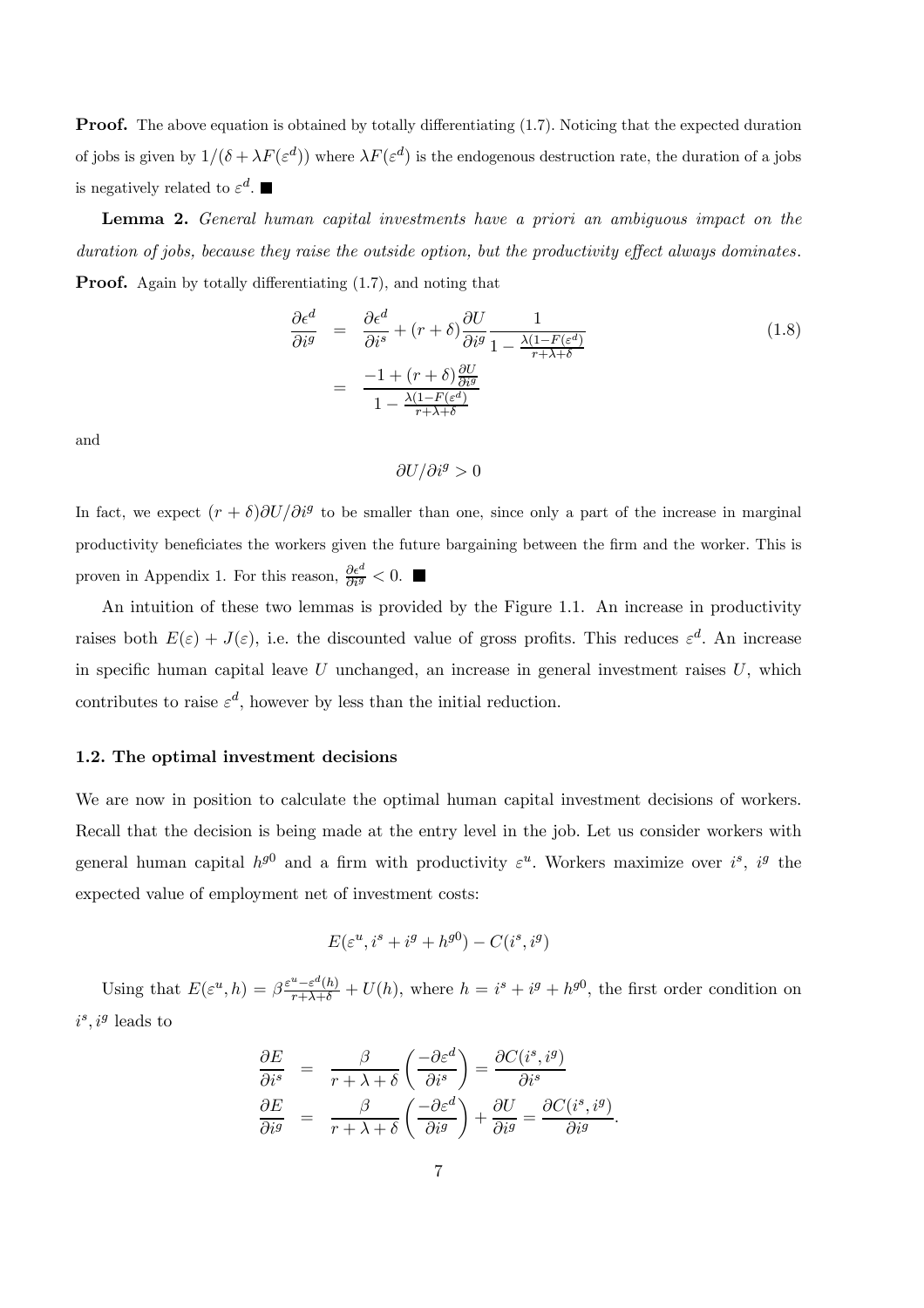

Figure 1.1: Impact of human capital investments on job duration

Denote by  $\Phi = \frac{\partial U}{\partial i^g}$  the slope of the outside option of employed workers with respect to their general human capital investments. This slope  $\Phi$  was already a crucial quantity in the two previous lemmas. We then have the following result. Using (1.8) ,we can further obtain:

$$
\frac{\partial E}{\partial i^g} = \frac{\partial E}{\partial i^s} + A\Phi
$$

where  $A = \frac{(r+\delta)(1-\beta)+\lambda F(\varepsilon^d)}{r+\delta+\lambda F(\varepsilon^d)}$  is a function of parameters and  $\varepsilon^d$  that is always positive.

**Theorem 1.** a) The marginal value of general investments is larger than the marginal value of specific investments; b) The difference is larger, the larger the quantity  $\Phi$ , and among other things, a higher exit rate from unemployment for workers, denoted by p (i.e. a tighter labor market) leads to a higher value of  $\Phi$  and in fact to a distortion of the structure of investments, towards more general human capital investments.

**Proof.** The first point is simply due to the choice of normalization of human capital in production: since  $i^s$ and  $i<sup>g</sup>$  have a marginal impact on productivity equal to unity, by definition, general human capital increases have an additional return, intertemporally, through raising the outside option of workers. To see the second point, simply use equation (6.1) and (6.2) in Appendix 1.

This last result is the corner stone of the paper: when labor market prospects are better for workers, they tend to favor general human capital investments, while, when the labor market is slack, they invest preferentially in specific human capital. This property of skills investment decisions is fairly general, which may justify the use of the word 'theorem' that should otherwise be used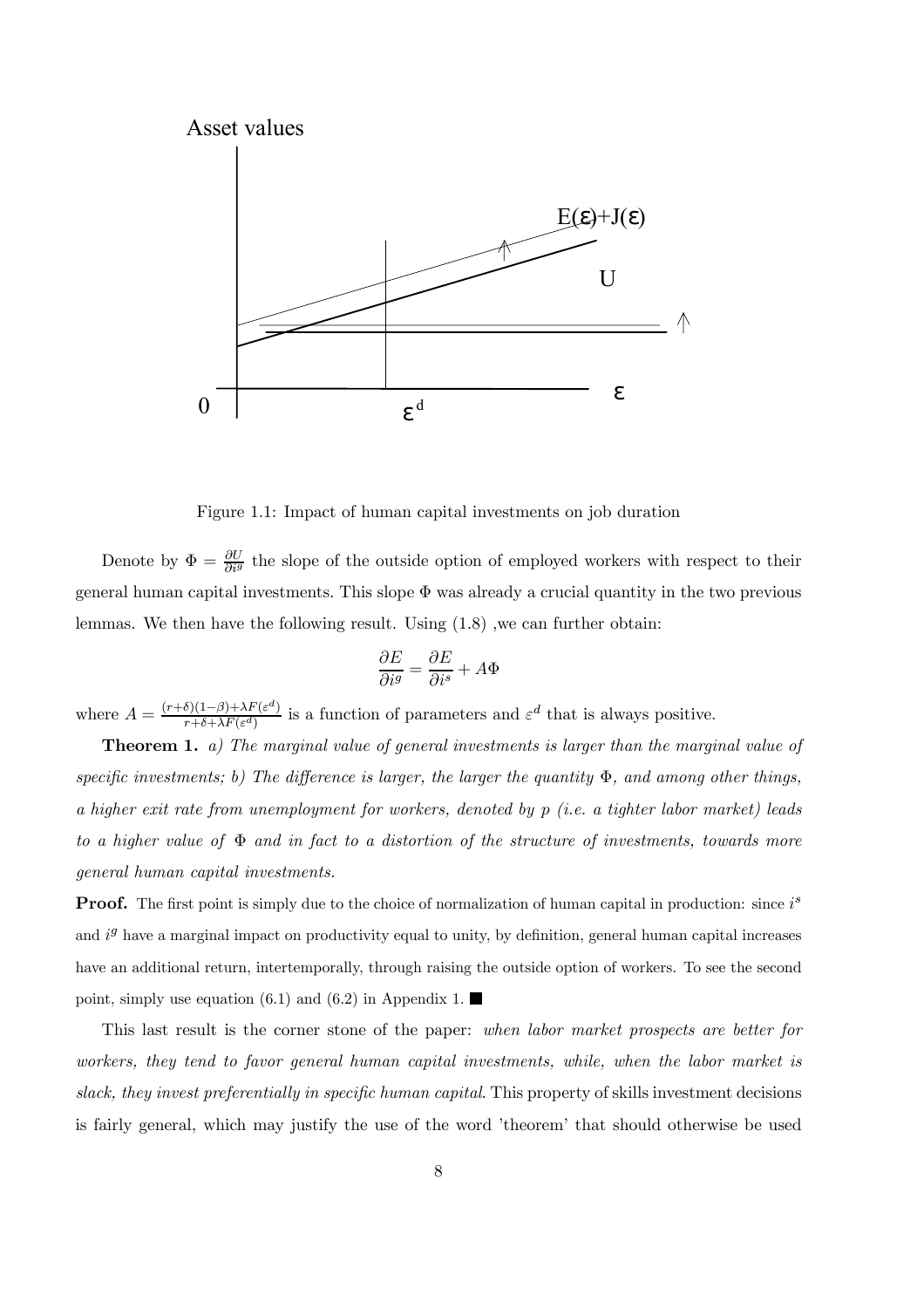parsimoniously, and is also an important result that had not been anticipated by Becker (1964) when he introduced the fruitful distinction between general and specific human capital. The reason is simply that Becker was exclusively considering frictionless labor markets in which job finding processes are infinitely fast. In fact, the closest result to our paper was obtained by Acemoglu and Pischke (1999a and b) who considered the role of frictions and labor market institutions on the investments decisions in general human capital and showed, among other important results, that frictions lead to sharing the costs of those investments, contrary to Becker's implications that these costs were paid by workers through lower wages. We next exploit this property to build a general equilibrium model under simplifying assumptions about the nature of human capital investments.

# 2. The general equilibrium

#### 2.1. Simplifying assumptions on the structure of investments in human capital

Now that the important link between the aggregate labor market and the skills investment decisions of workers has been established, we need to expose the general equilibrium logic of firm's job creation decisions. In the context of the model above, such a task is made difficult by the existence of a distribution of general human capital of workers in the cross-section.<sup>4</sup> Acknowledging this difficulty, that can be overcome at some computational costs but also at large expositional costs, one can instead simplify the model by making further assumptions on the structure of investment decisions undertaken by workers. In fact, I chose to discretize the structure of investments, by assuming that there are only four possible levels of human capital: a) Workers may not invest at all in which case their productivity is  $y \equiv 0$ ; or b) workers have the possibility to increase the productivity in investing into a fixed amount of specific human capital by paying a cost  $C^s$ . Productivity per unit of time would thus be  $y = \varepsilon + h^s$ . This specific investment would be lost in case of job separation, and has thus no impact on the workers' valuation of unemployment ; c) Workers also have the possibility to increase the productivity in investing into a fixed amount of general human capital, in paying a cost  $C^g$ . Productivity per unit of time is thus  $y = \varepsilon + h^g$ . In contrast, this investment is permanent and raises the outside option of workers ; d) Finally, workers may invest in both skills,

<sup>&</sup>lt;sup>4</sup>Indeed, the history of worker determines the number of jobs and of unemployment spells they experienced and these histories differ between individuals. Accordingly, it is difficult (but not impossible) to exactly calculate the distribution of human capital investments of workers. This distribution is indeed necessary to determine firms' job openings decisions, since the expected value of profits is determined by the expected value of general human capital of workers.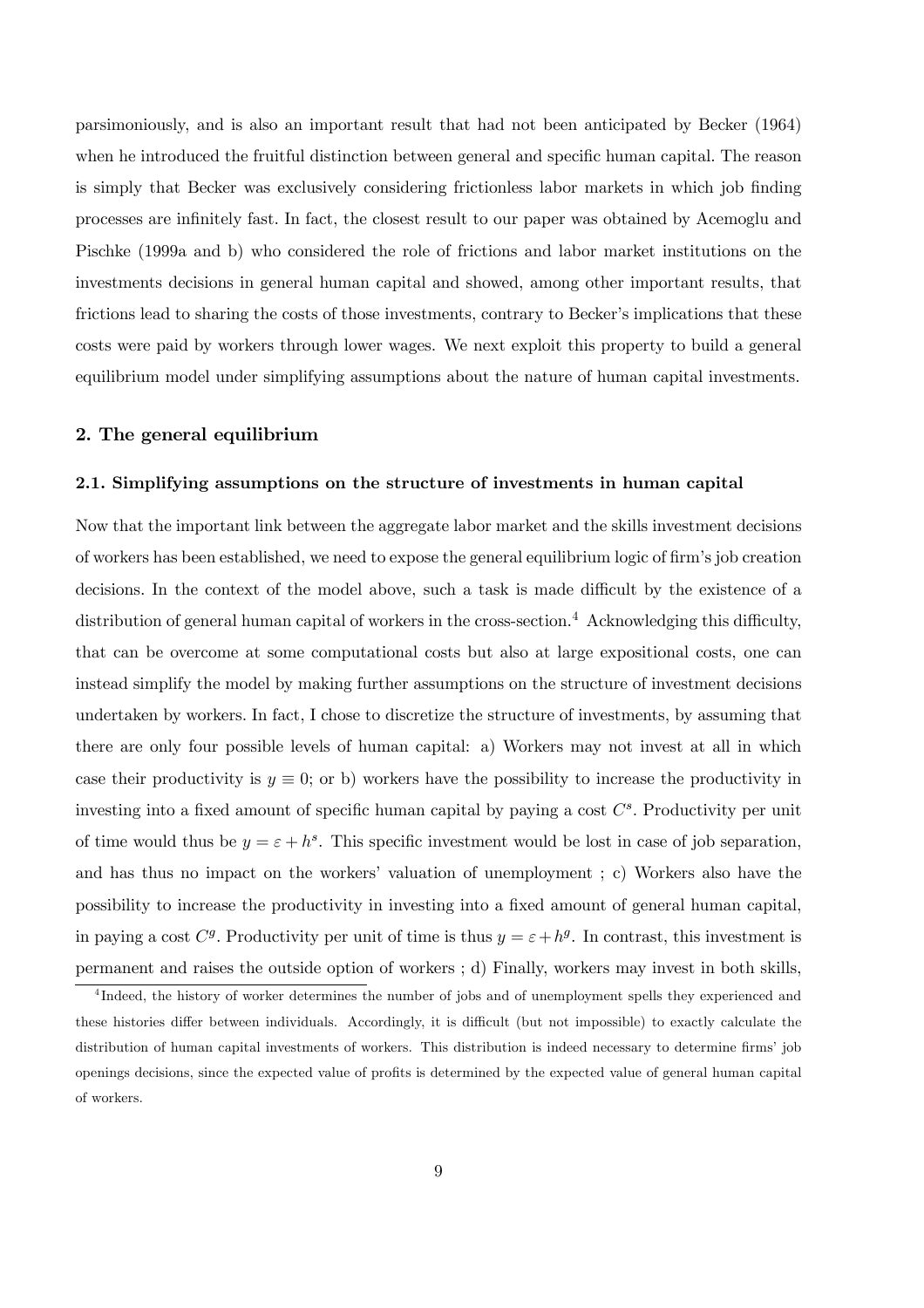and would then reach a productivity  $y = \varepsilon + h^{s+g}$ , at a cost  $C^{s+g}$ . The latter is assumed to be very large, so that such a strategy is not chosen in equilibrium.

Investments are however a priori reversible and, facing a new  $\varepsilon$ , workers with specific human capital may wish to invest in general human capital and vice-versa. However, for this not to be the case (which greatly simplifies the exposition of the model), a few restrictions, denoted by  $\mathcal{R}$ and detailed hereafter, insure that workers do not find this optimal. These restrictions need to be checked ex-post but will appear to be quite natural in a steady-state. They also insure, consistent with assumption a), that we can exclude the zero-investment case, since this leads to the destruction of the match, as soon as the workers have a positive share of the surplus.

As a simple normalization, it is assumed that

$$
h^s \quad > \quad h^g \tag{2.1}
$$

$$
C^s = C^g = C \tag{2.2}
$$

If inequality (2.1) was not satisfied, given (2.2), workers would of course never invest in specific human capital: for a trade-off to appear between different investments, specific investments necessarily have to bring the highest productivity level. This is of course a matter of convention, purely due to the assumption of equal costs (2.2).

The remainder is identical to previous section. After the investment has been done, the wage is bargained over between the employer and the employee. Correctly anticipating the outcome of bargaining, the worker chose the appropriate investment to be made. It is important to remark that the timing of events is consistent with a pure hold-up story, i.e. the firms never compensate workers for sunk cost  $C$ . Anticipating this, workers cannot be manipulated by firms in order to chose the desired type of investment. Section 3 will however investigate the case in which firms can induce workers to invest in specific human capital by transferring a lump sum at the entry level. Also, as in the previous section, new values of  $\varepsilon$  are realized at random intervals with the same Poisson intensity  $\lambda$  and cumulated distribution function  $F(\varepsilon)$ .

# 2.2. Some value equations

We denote by  $U^0$  the life-time value of a new-born worker, and by  $U^k$ ,  $k = s, g$  the life-time value of an unemployed workers having invested in specific (general) human capital. Of course,  $U^0 \equiv U^s$ since by definition, specific capital cannot be recycled (the probability to obtain an offer in exactly the same firm is assumed to be zero).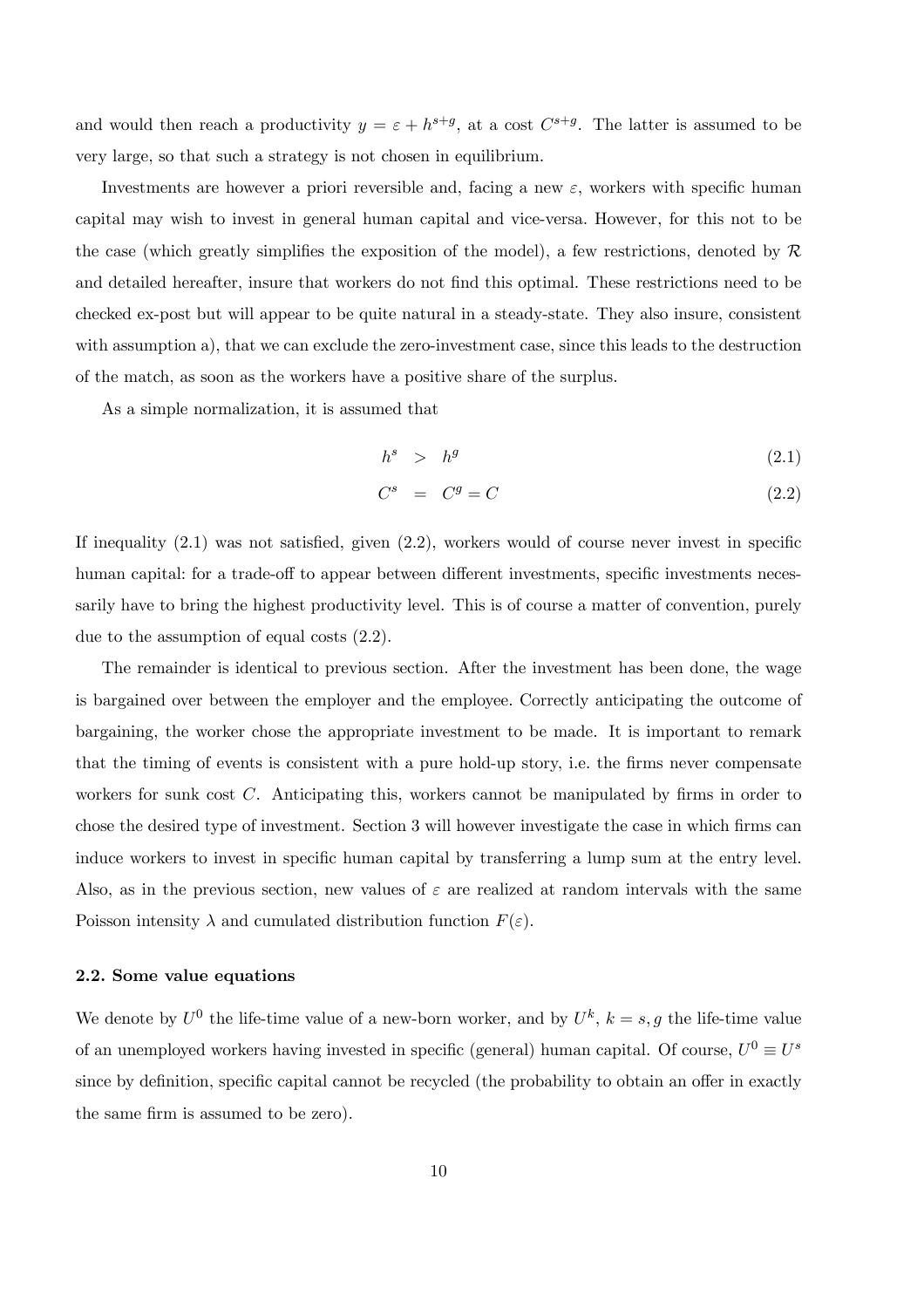We also denote by  $E^k(\varepsilon)$ ,  $k = s, g$  the life-time, discounted value of having a job with specific (general) human capital and productivity  $\varepsilon$ . For firms, the value of a filled position is  $J^k(\varepsilon)$ ,  $k = s, g$ . The value of a vacant position is denoted by V. We have

$$
(r + \delta + \lambda)E^{k}(\varepsilon) = w^{k}(\varepsilon) - (r + \delta)U^{k} + \lambda \int Max \left[U^{k}, E^{k}(\varepsilon')\right] dF(\varepsilon')
$$
 (2.3)

$$
(r + \delta + \lambda)J^k(\varepsilon) = \varepsilon + h^k - w^k(\varepsilon) + \lambda \int Max \left[ V, J^k(\varepsilon') \right] dF(\varepsilon') \text{ for } k = g, s \qquad (2.4)
$$

At the entry level, denoting by  $b$  the value of unemployment benefits, and by  $p$  the job finding rate of unemployed workers, we have

$$
(r+\delta)U^s = b + p \cdot Max \left[E^g(\varepsilon^u) - C - U^s, E^s(\varepsilon^u) - C - U^s\right]
$$
\n
$$
(2.5)
$$

and

$$
(r+\delta)U^g = b + p \cdot [E^g(\varepsilon^u) - U^g]
$$
\n(2.6)

where  $\varepsilon^u$  is the initial value of technology, which is also the upper bound of the distribution  $F(.)$ . The second equation uses the fact that unemployed workers with general human capital do not invest in specific capital, again given the set of restrictions  $R$ . It then clearly appears that

Lemma 3. Unemployed workers are better off if they have some general human capital. **Proof.** Using the difference between  $(2.6)$  and  $(2.5)$ , we obtain

$$
(Ug – Us)(r + \delta + p) = p.Max [C, Eg(\varepsilonu) – Es(\varepsilonu)] \ge 0
$$

All job creation opportunities are exhausted, which means that

$$
V = 0 \tag{2.7}
$$

We postpone to the end of the section the derivation of the forward value of  $V$ .

#### 2.3. Bargaining

Bargaining take place immediately after the investment is done, and then at each occurrence of a productivity shock. Since we assume a discrete investment in human capital, we rule out the classical issue of under-investment in human capital arising from the hold-up problem. The solution of the bargaining game is the same as in the previous section, and yields a wage rule

$$
w^{k} = (1 - \beta)(r + \delta)U^{k} + \beta(\varepsilon + h^{k}), k = s, g \qquad (2.8)
$$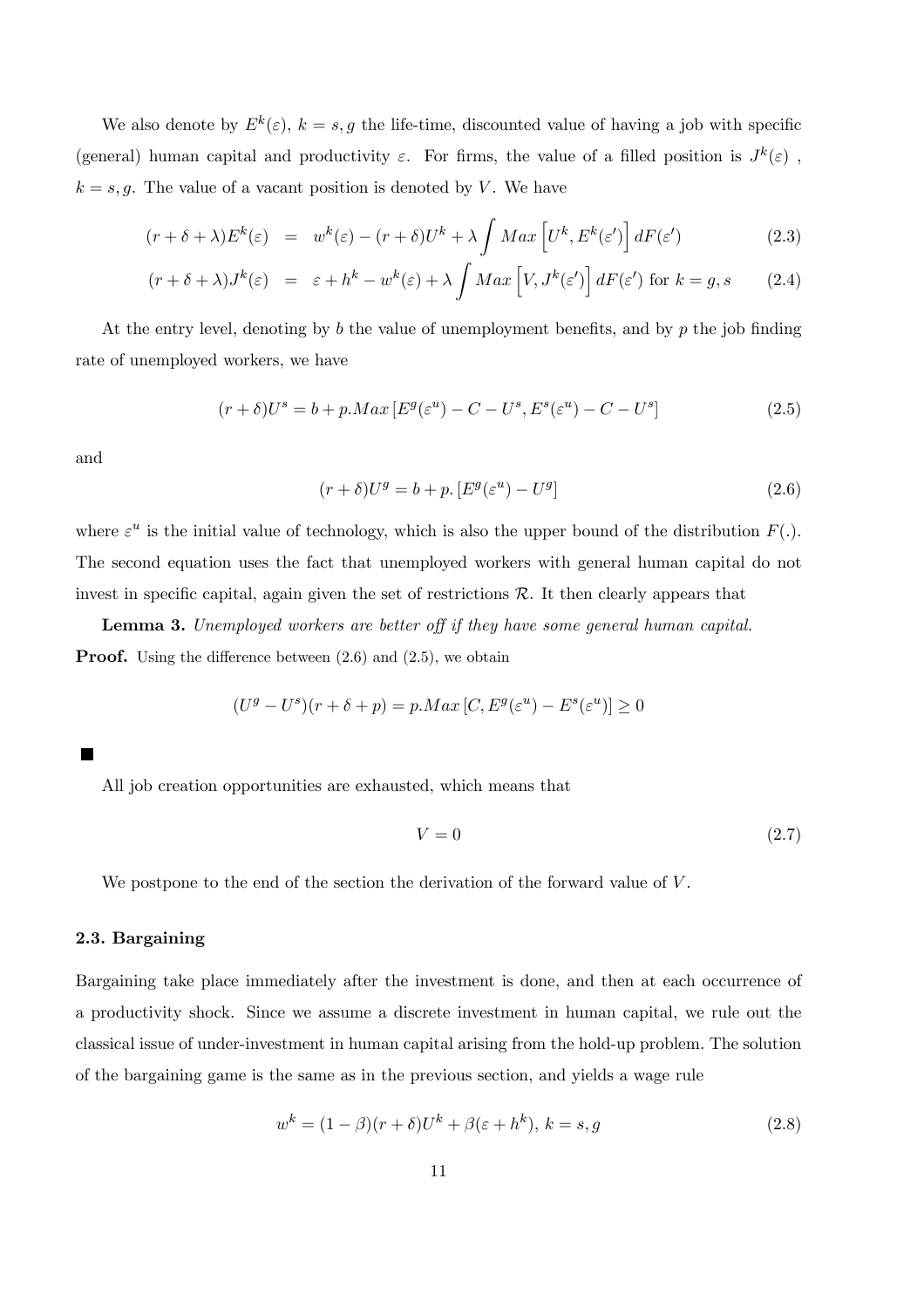In other words, the workers with specific training have a higher wage, controlling for their outside option, but the workers with general training have a higher outside option, raising wages. Which type of worker has the highest wage is thus unclear.

#### 2.4. The job destruction decision

We are now in position to determine the reservation strategy at the exit margin. As in the previous section, we have that

$$
E^{k} - U^{k} = \frac{\beta(\varepsilon - \varepsilon^{dk})}{r + \delta + \lambda}
$$
  

$$
J^{k} = \frac{(1 - \beta)(\varepsilon - \varepsilon^{dk})}{r + \delta + \lambda}
$$
 (2.9)

where the job destruction rule is defined by  $J^k(\varepsilon^{dk})=0$  implying

$$
\varepsilon^{dk} + \frac{\lambda}{r + \lambda + \delta} \int_{\varepsilon^{dk}}^{\varepsilon^u} (1 - F(\varepsilon')) d\varepsilon' = (r + \delta) U^k - h^k \tag{2.10}
$$

Remarking that the second part of the left hand-side is increasing in  $\varepsilon^{dk}$  but with a slope strictly lower than one, one has immediately that, along (2.10),

$$
\frac{\partial \varepsilon^{dk}/\partial h^k}{\partial \varepsilon^{dk}/\partial U^k} > 0
$$

This implies straight away the following proposition.

**Proposition 1.** Ceteris paribus, we have that  $\varepsilon^{dg} > \varepsilon^{ds}$ , i.e. jobs last longer when the worker has invested in specific human capital instead of general human capital.

**Proof.** This arises for two reasons, because of  $h^s > h^g$  and because  $U^g > U^s$ .

In words: at identical outside option, workers with specific training face lower job destruction than those with general training since they are more productive. Since in addition, they have a lower outside option than workers with general training, the total surplus, at equivalent productivity, is higher for them. Destructive shock thus arise less frequently. There is thus an unambiguous relation between the nature of the human capital investment and the turnover of workers.

## 2.5. Workers human capital investment decisions

Let us denote by  $\alpha^g$  the fraction of unemployed workers without general human capital<sup>5</sup> who decide to invest in general human capital, and  $\alpha^s = 1 - \alpha^g$  the complement. Defining  $\Delta X = X^g - X^s$  for any variable  $X$  in the model, we have the following conditions:

<sup>&</sup>lt;sup>5</sup> i.e. either the new born or the workers having previously invested in specific skills before losing the job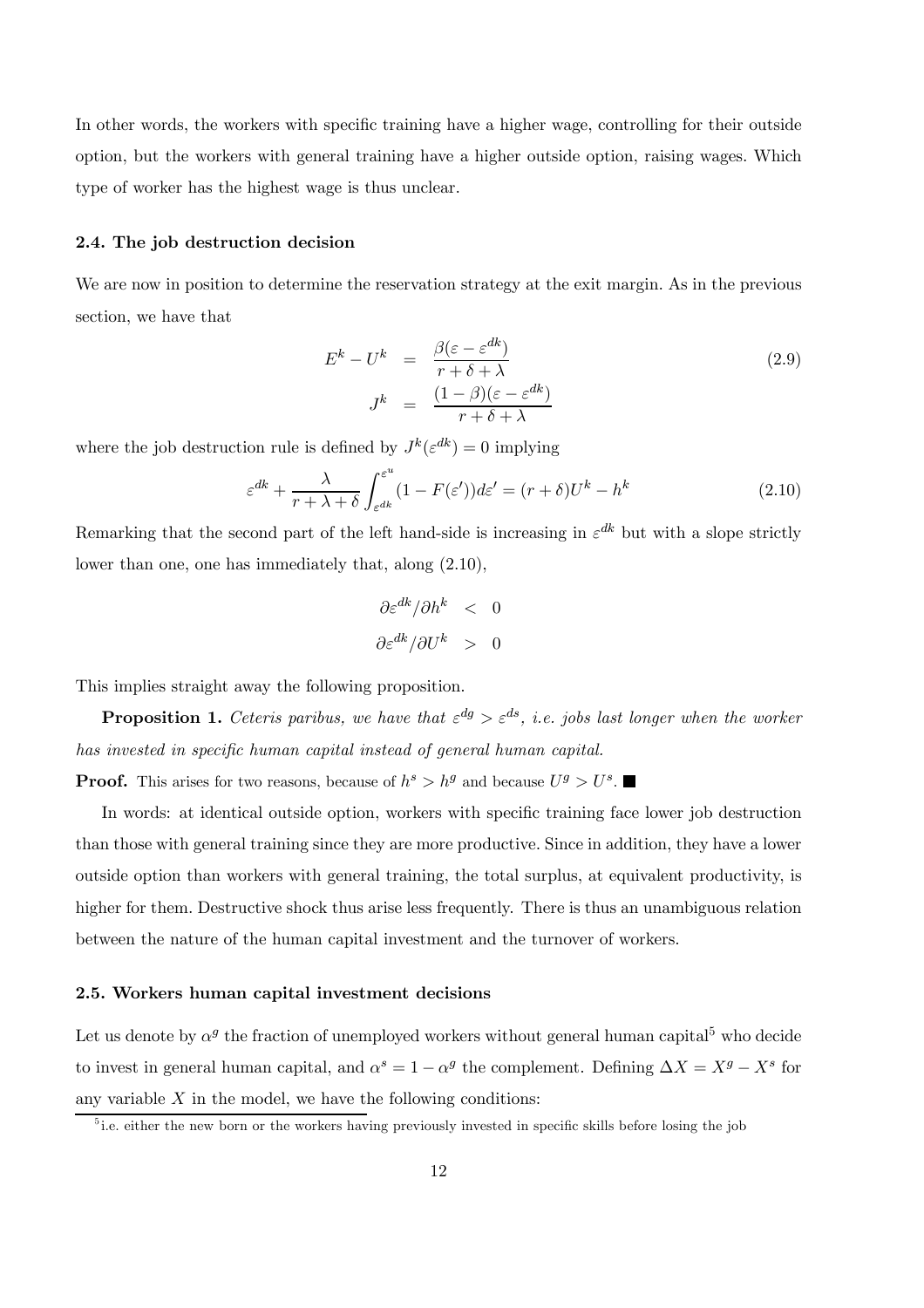- Regime S: if  $\Delta E < 0$  and  $E^s U^0 > C$ , then  $\alpha^g = 0$ ,  $\alpha^s = 1$
- Regime G: if  $\Delta E > 0$  and  $E^g U^0 > C$ , then  $\alpha^g = 1$ ,  $\alpha^s = 0$
- Regime M (mixed strategy): if  $\Delta E = 0$  and and  $E^s U^0 > C$  then workers are indifferent between the two investments and  $0 \leq \alpha^g \leq 1$ .
- Regime O: if  $Max_{k=s,g}$   $(E^k U^0) \leq C$ , then workers do not invest and reject the job offer.

We first focus on the first two (pure) regimes and study regime  $M$  later on.<sup>6</sup> Each regime, in partial equilibrium where we treat p as a parameter, is characterized by  $E^k(\varepsilon^u)$ ,  $U^k$  and  $\varepsilon^d$ , solved by the Bellman equations (2.5) or (2.6), (2.9) and finally the destruction rule (2.10). We can thus calculate  $\Delta E$ , at least implicitly, and show that it is a function of p, increasing, taking negative then positive values. Thus, there is a threshold value  $p^l$  such that  $\Delta E = 0$  when  $p = p^l$ . Depending on the position of p with respect to  $p^{l}$ , we are in regime S or G defined above. Hereafter, superscript  $k = s, g$ , characterizes the value of utility of an individual worker making decision k, while index  $K, K = S, G$  characterizes the regime in which she would make the decision.

**Proposition 2.** Above a cutoff level of the hiring rate, denoted by  $p^l$ , workers chose to invest in general human capital at the entry into the firm. Below, they instead chose specific human capital. When p is exactly equal to  $p^l$ , they are indifferent between the two options.

Proof. See Appendix 2 and Figure 2.1.

 $\blacksquare$ 

This result is the 'discrete investment' equivalent of Theorem 1. Although the proof of the result above is involving three different equations to be solved for simultaneously, the intuition is easy to get: a tight labor market (high  $p$ ) implies that workers value more the increases in their outside options, and accordingly tend to prefer general human capital. On the contrary, when  $p$  is low, i.e. when the tightness of the labor market is low from workers' perspective, jobs become a bigger asset to them. Protecting them from adverse shocks has a higher relative value and specific human capital is better than general human capital at doing this. In addition, when tightness is low, the cost of re-investing into specific human capital is done less frequently.

Remark 1. As already argued in introduction, in the G-regime, the initial investment by workers in their first job can be interpreted as schooling, with no further on-the-job training; A

 $6N$ ote that, in each case, we need to check that regime 0 is not reached. This explains the second inequality in the first three cases above. Note also that these workers do not have general human capital, this is why we consider in htat inequalities the outside option  $U^0$ .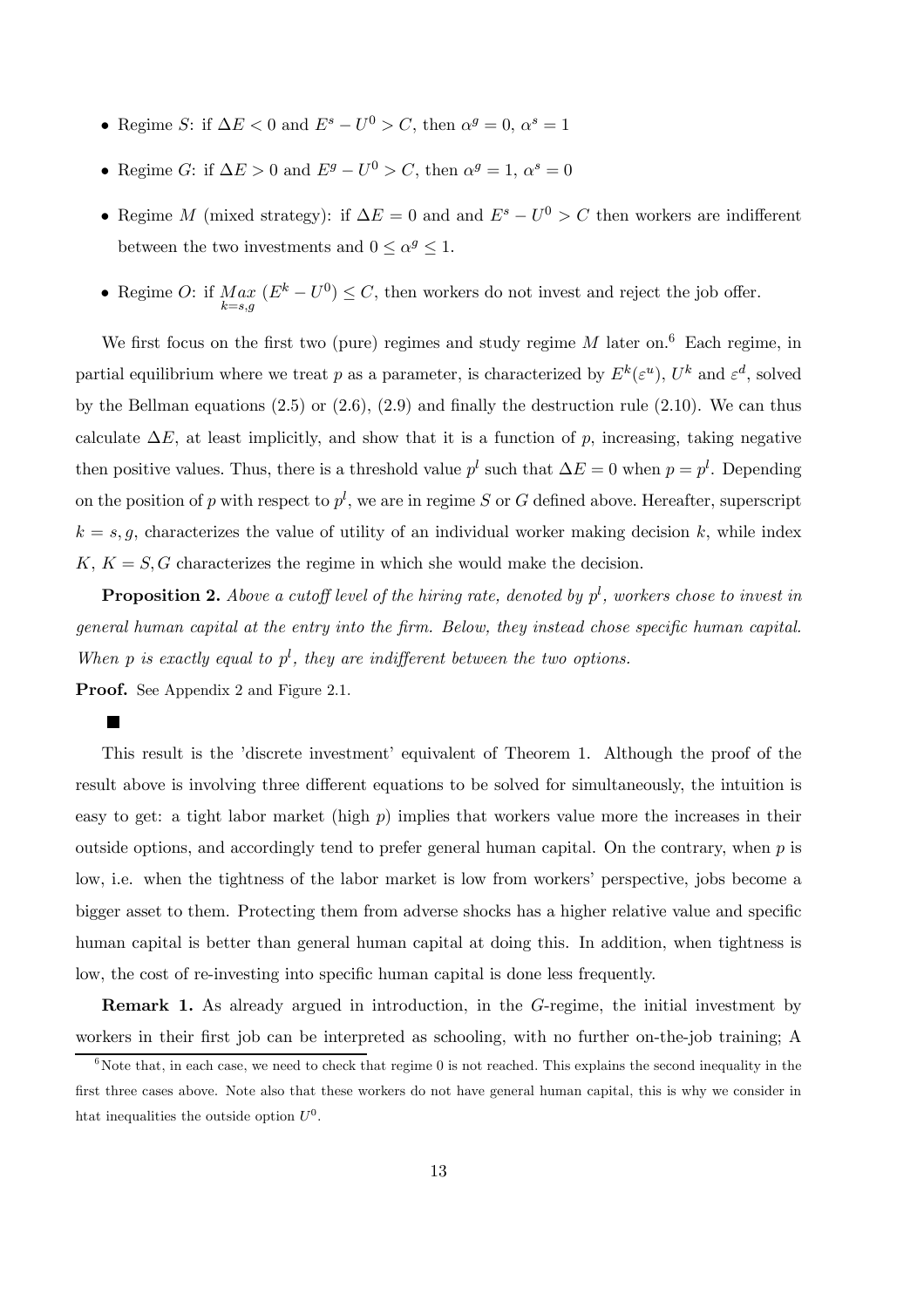

Figure 2.1: Workers' relative asset values

contrario, the S-regime is associated with no schooling and only on-the-job specific training.

## 2.6. Entry of firms and equilibrium labor market tightness

To close the model, we assume the existence of a constant return to scale matching function  $x(u, V)$ between u unemployed workers and V recruiting firms, such that, posing  $\theta = \mathcal{V}/u$  the labor market tightness,

$$
q = q(\theta) = \frac{x(u, V)}{V} \text{ with } -1 < \theta q'/q < 0
$$

$$
p = p(\theta) = \theta q(\theta) = \frac{x(u, V)}{u} \text{ with } p' > 0
$$

Thus, once  $\theta$  is known, p is uniquely determined.

At each contact generated through the matching process, firms face a relative fraction  $\kappa^s$ ,  $\kappa^g$ of workers of making the investment s or g at the entry level (with  $\kappa^s + \kappa^g = 1$ ). The fraction  $\kappa^g$ depends on  $\alpha^g$  but is not identical to it (the exact relationship is determined later, see equation (6.24). The reason is simple. It is because among the unemployed, there are workers already endowed with general human capital, who will not find it profitable to invest in specific skills, since they don't need to repay investment costs C to reach the productivity level  $y<sup>g</sup>$ ; investing in specific skills is a dominated strategy for them :  $E^s - C < E^g = E^s$  in this regime.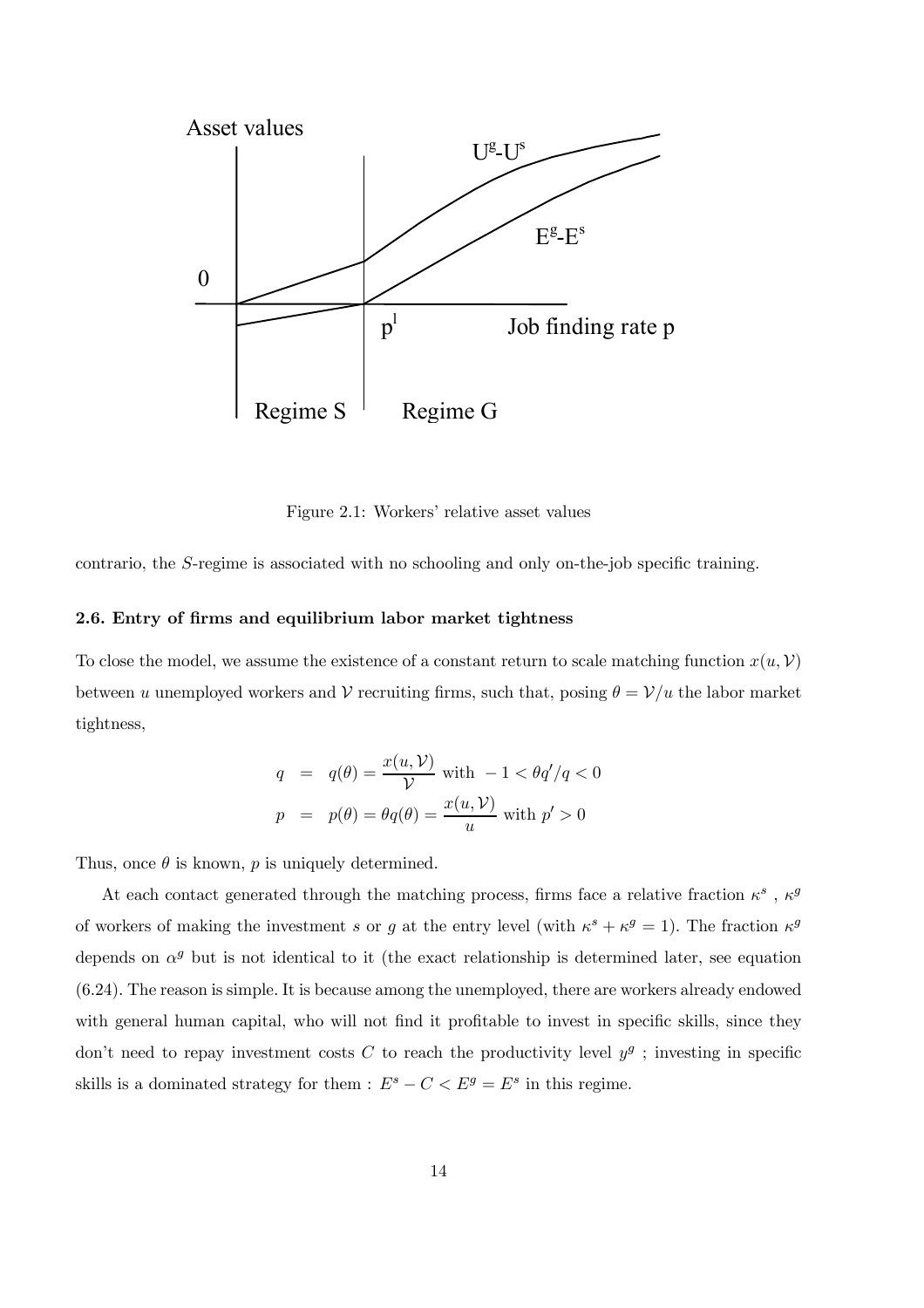With  $\gamma$  the flow recruitment costs, the value of a job vacancy is given by

$$
rV = -\gamma + q \sum_{k=g,s} \kappa^k [J^k(\varepsilon^u) - V] = 0 \tag{2.11}
$$

Equation (2.7) implies that the expected return to a job  $\sum_{k=g,s} \kappa^k J^k(\varepsilon^u)$  is equal to the expected search costs  $\gamma/q$ .

**Proposition 3.** When employers expect to be in regime  $K$ ,  $K = S$ ,  $G$ , they create in aggregate a number of jobs  $\mathcal{V}^K$  such that  $p_{K=G}$  <  $p_{K=S}$ . In addition, in both regimes, tightness and p negatively depends on  $\gamma$ ,  $\beta$ , r and  $\delta$ .

Proof. Equation (2.11), using (2.9) becomes

$$
(1 - \beta) \frac{\varepsilon^u - \kappa^g \varepsilon^{dg} - \kappa^s \varepsilon^{ds}}{r + \lambda + \delta} = \frac{\gamma}{q(\theta)}
$$
\n(2.12)

Given that we know that matches between a firm and a worker with specific human capital close down less frequently  $({\varepsilon}^{dg} > {\varepsilon}^{ds})$ , this means that the discounted value of profits is higher in regime S than in regime G. As a result, equilibrium labor market tightness is higher in regime  $S$  than in regime  $G$ . One way to represent the equilibrium is to map the right-hand side and the left hand-side of equation (2.12) as functions of tightness, in noting that the PDV of profits in both regimes are decreasing with  $\theta$ :  $\varepsilon^{dk}$  is increasing with  $rU^k$  itself raised by higher  $\theta$ . Rewriting  $\theta$  as a function of  $p^7$ , the job finding rate, Figure 2.2 represents the equilibrium.

The second part is easy to prove in fully differentiating  $(2.12)$  and  $(2.10)$ .

This result deserves some comments. First, employers prefer employees to invest in specific human capital, since they are more stable in jobs, have a higher productivity and a lower outside option in bargaining. This is why, in a S-regime, they create more jobs. However, this is not necessarily in the interest of workers for all values of labor market tightness, as the partial equilibrium analysis showed. Second, in the G-regime, there is obviously a conflict between employers and employees about the nature of human capital investments, the resolution of which is studied in Section 3.2 and 3.3 when employers are allowed to choose technologies or to compensate workers for their human capital investments.

<sup>&</sup>lt;sup>7</sup>For instance, with a Cobb-Douglas matching function, we have  $q = q_0 \theta^{-\eta}$ ,  $p = q_0 \theta^{1-\eta}$  and  $\gamma/q(\theta) = \gamma/q_0 \theta^{\eta/(1-\eta)}$ .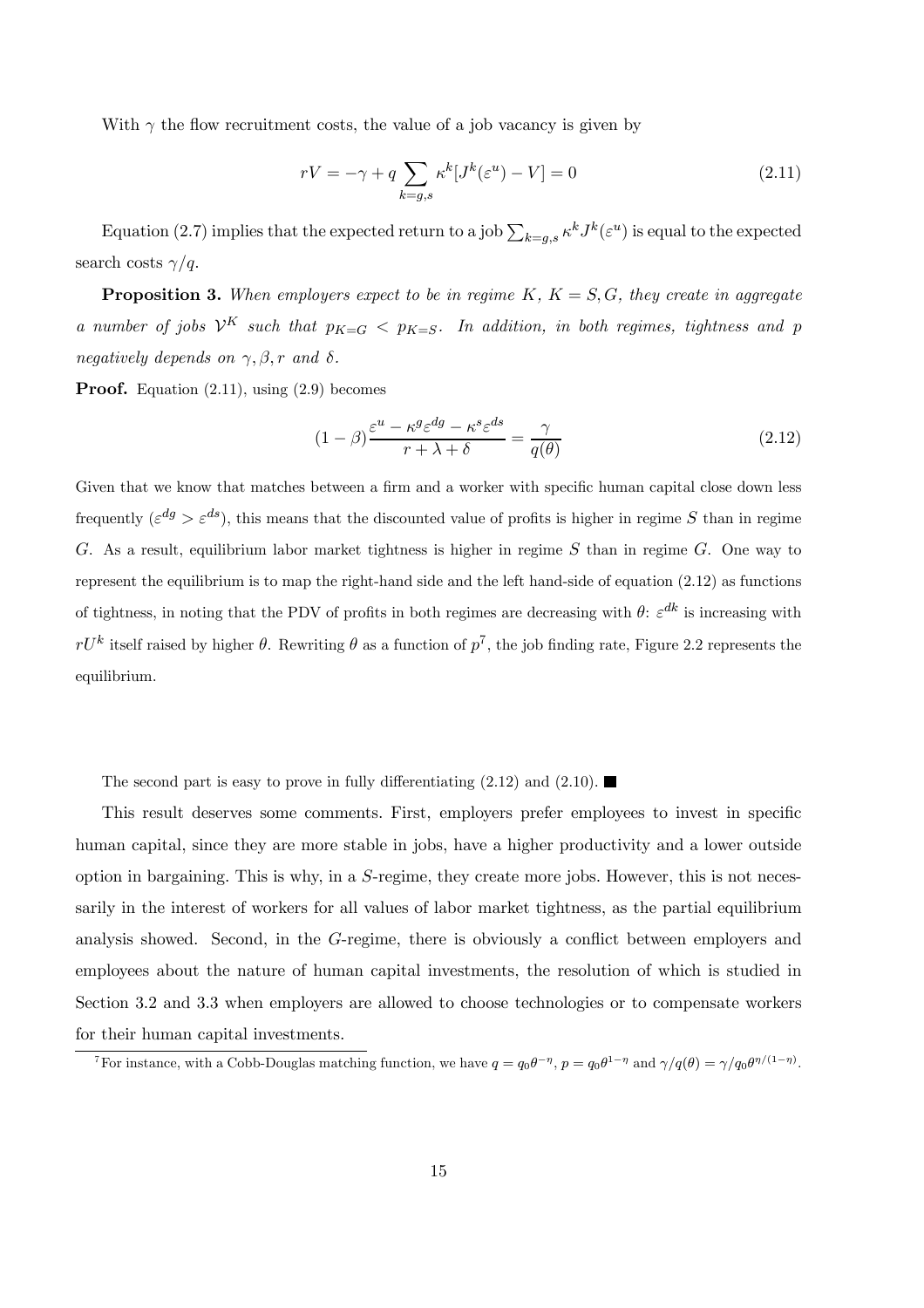

Figure 2.2: Profit curve in the pure strategy regimes

# 2.7. Equilibrium

# 2.7.1. Pure equilibria

We have the following cases :

- if parameters are such that  $p_{K=G} < p_{K=S} < p^l$  then there is a unique, stable equilibrium under regime S
- if parameters are such that  $p<sup>l</sup> < p<sub>K=G</sub>$  then there is a unique, stable equilibrium under regime G
- if parameters are such that  $p_{K=G} < p^l < p_{K=S}$  then the economy may cycle between the two regimes but never reaches a pure steady-state equilibrium. It may however reach a 'mix' steady-state equilibrium.

# 2.7.2. Mixed equilibria

The latter case deserves some more comments, since it is not standard in matching models. What happens is that, if we start from a situation with high  $p>p^l$  then workers decide to invest in general human capital. This firms reduce their number of job openings, anticipating that jobs will generate lower profits. Then  $\theta$  and thus p decline towards  $\theta_{K=G}$  (resp.  $p_{K=G}$ ), and eventually reaches  $\theta^l$  (resp.  $p^l$ ). In this case, as soon as p goes below  $p^l$ , newly hired workers decide to invest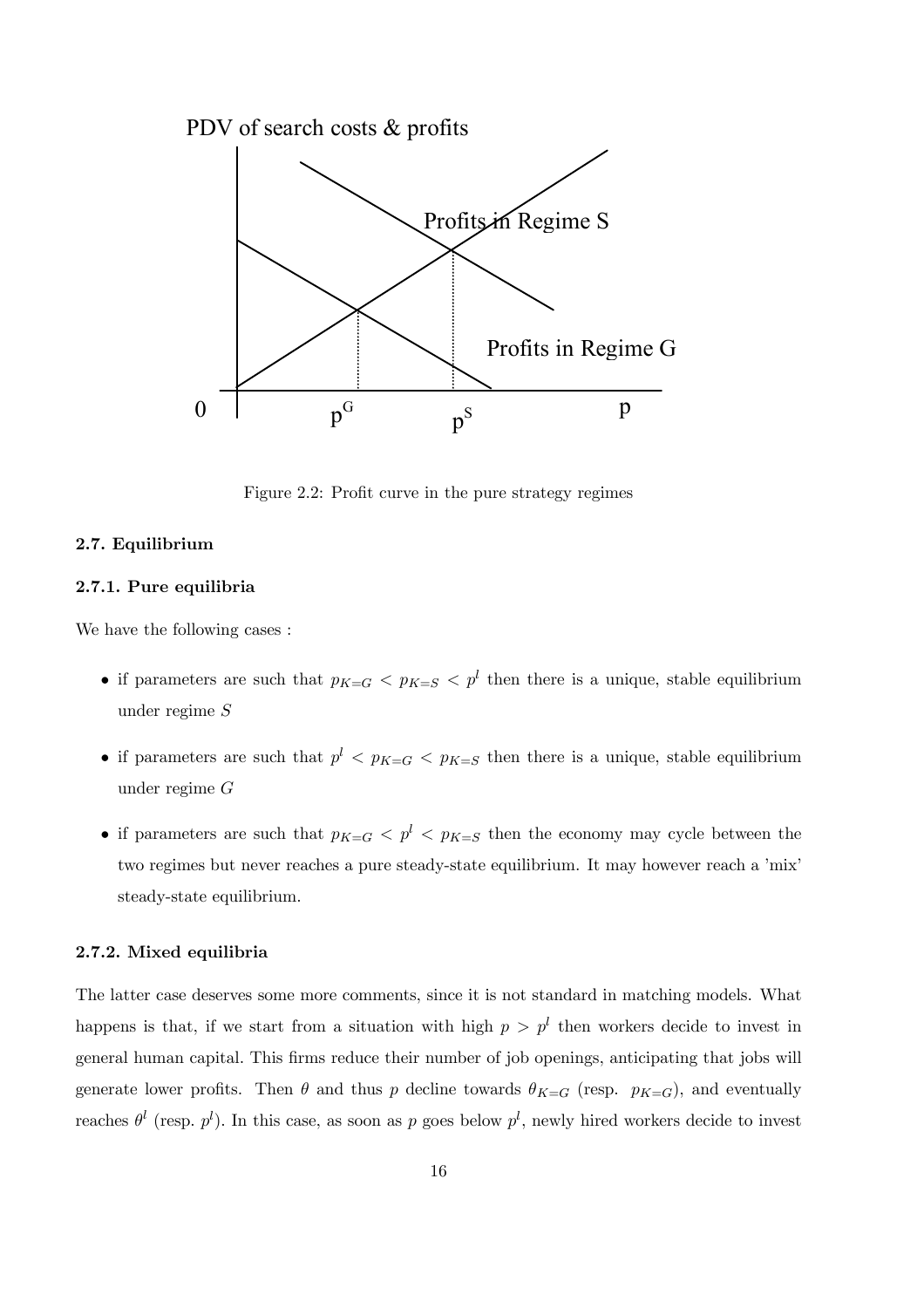

Figure 2.3: Profit curve in the mix strategy regime

in specific skills. Then, firms start to create more jobs again, and  $p$  rises again, etc... Since all this is anticipated by workers, their decision is more complex, since, despite  $p < p<sup>l</sup>$ , they may invest in general skills since they anticipate that this would become more profitable soon. In other words, there is no 'pure strategy' in a steady-state.

To 'convexify' the problem, workers indifferent between the two choices of human capital are allowed to play a mixed strategy. Firms anticipating the value  $\kappa^s$ , this leads to a value of  $\theta$  and p determined by the job creation condition that in turn would be consistent with equality  $E^s = E^g$ . Figure 2.3 illustrates this situation: any convex combination of the extreme (pure equilibria) profit curves can be attained with a value of  $0 < \kappa^g < 1$ . We postpone to next sub-section the link between  $\kappa^g$  and  $\alpha^g$  and the proof of existence of this steady-state equilibrium in pure strategy.<sup>8</sup>

#### 2.7.3. Space parameter and the regimes

Consider now the following limit cases :

1.  $\gamma \to 0$  implies  $p_K \to \infty$  for  $K = S, G$  while  $p^l$  is unchanged, implying regime  $G$ 

<sup>8</sup>One may remark that this mix regime is unstable, along the lines of the previous paragraph. Actually, as long as agents spontaneously coordonate on the right 'mix strategy', this regime is attained, but divergence arises if there is a deviation. This notion of stability/instability is similar to saddle-paths in macro models.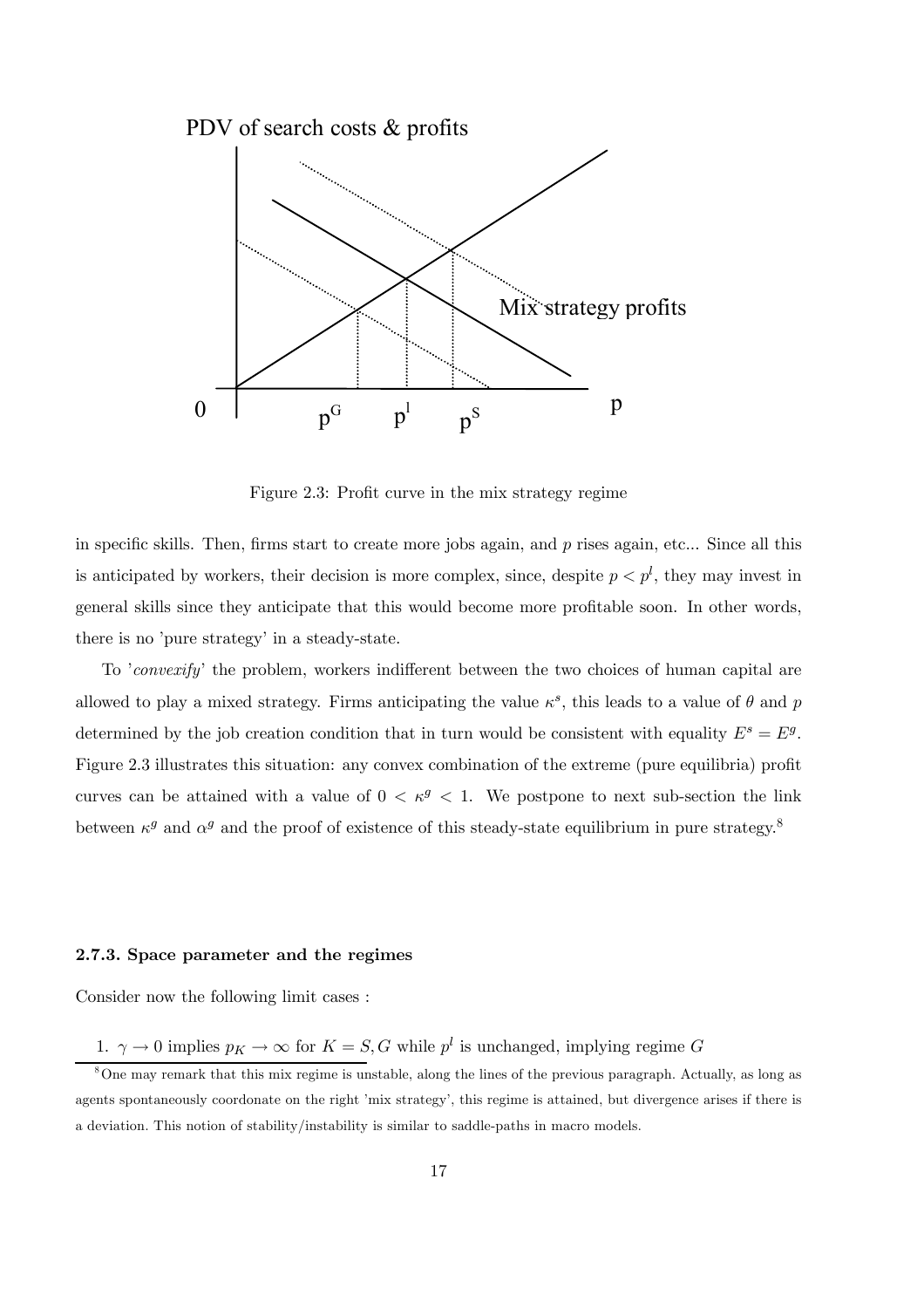

Figure 2.4: Different regimes in the space parameter

- 2.  $\gamma \to \infty$  implies  $p_K \to 0$  for  $K = S, G$  while  $p^l$  is unchanged, implying regime S
- 3.  $\beta$  very close to zero implies regime 0
- 4. β is small but not too much, this implies from equation (6.4)  $E^g > E^s$ , implying regime G
- 5.  $\beta \rightarrow 1$  implies from equation (2.12) that  $p_K \rightarrow 0$ ,  $K = G, S$  while  $p^l$  remains finite, implying regime S

In the space parameter  $(\gamma, \beta)$ , we can thus illustrate the different regimes we obtain:

We notably see here that, giving a higher bargaining power to workers has here the traditional adverse effects (reducing the profits and thus job creations) but it also induces workers to raise their productivity, thus reducing job destruction, job turnover and reduces job search costs to both firms and workers.

#### 2.8. Closing the model

The restrictions  $R$ , the steady-state flows and some welfare analysis are all described in Appendix 4, 5 and 6 respectively.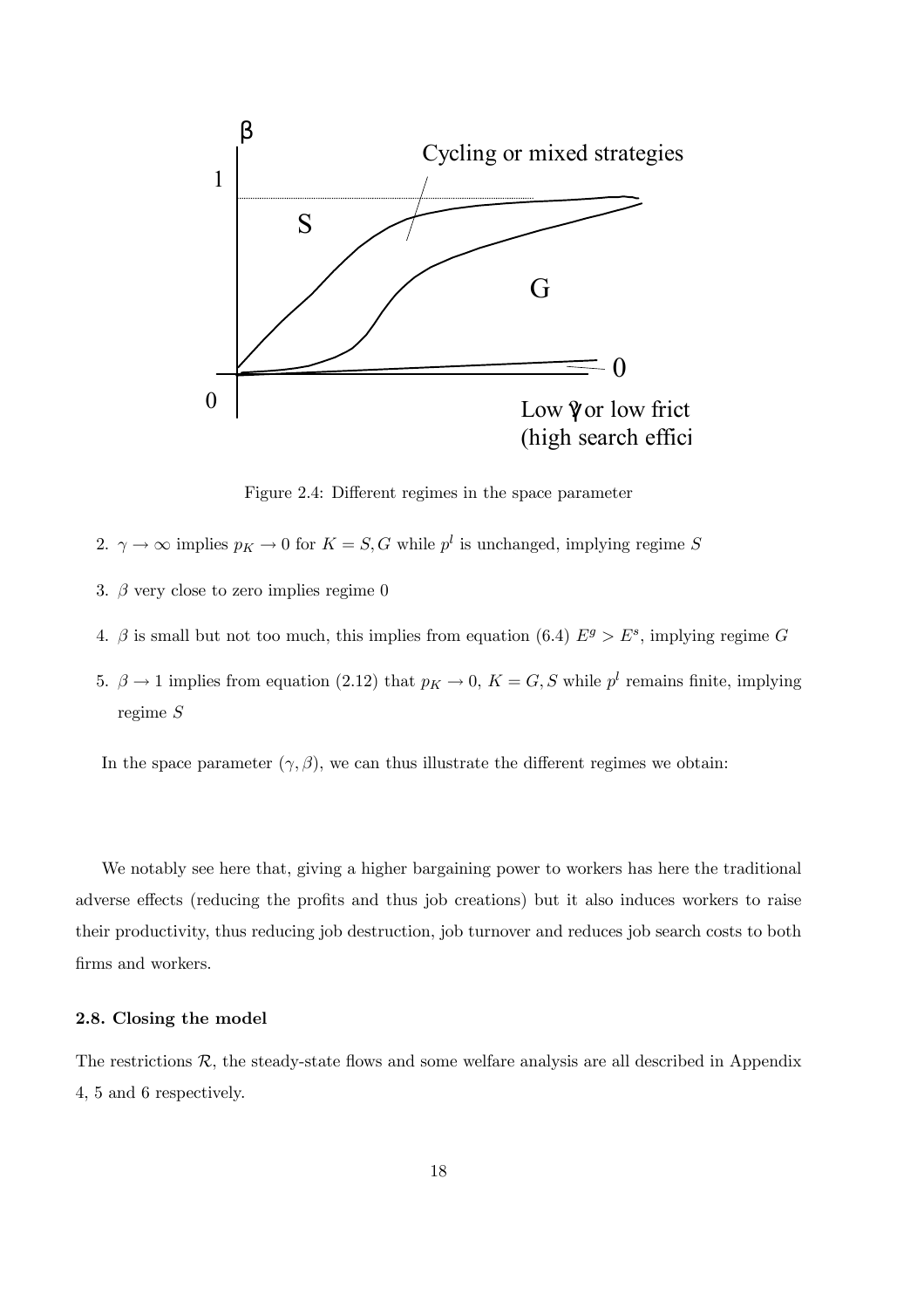# 3. Extensions

#### 3.1. Employment protection legislation

The literature on the impact of employment protection is now rich and has brought some robust results: severance pay tend to be neutral to the extent that wages are downwards flexible and incorporate the expected extra costs for the firm. Pure taxes in case of separation affect the firm differently if these costs affect the outcome of bargaining or if they only affect the job destruction margin. Notably, Mortensen and Pissarides (1999) show that, when new entrants bargain the initial wage, this wage is made lower by the existence of future layoffs taxes, which reduces the adverse effects of employment protection legislation. Overall, they show that both job creations and job destructions are reduced, with ambiguous employment effects.

In the present paper, we may imagine that lower creation encourages the specificity of human capital investments, as a straight application of Theorem 1. Let us prove this formally. Introducing a firing tax  $T$ , the arbitrage equations are modified as follows:

$$
(r + \delta + \lambda)E^{k}(\varepsilon) = w^{k}(\varepsilon) - (r + \delta)U^{k} + \lambda \int Max \left[ U^{k}, E^{k}(\varepsilon') \right] dF(\varepsilon')
$$
(3.1)

$$
(r + \delta + \lambda)J^k(\varepsilon) = \varepsilon + h^k - w^k(\varepsilon) + \lambda \int Max \left[ V - T, J^k(\varepsilon') \right] dF(\varepsilon') \text{ for } k = g, s \quad (3.2)
$$

Using (2.7), we can write the bargaining problem, modified so that all wages (but the entry wage) are bargained according to

$$
Max(E^k(\varepsilon) - U^k)^{\beta} (J^k(\varepsilon) + T)^{1-\beta}
$$

The wage rule is then

$$
w^{k} = (1 - \beta)(r + \delta)U^{k} + \beta(\varepsilon + h^{k} + rT), k = s, g \tag{3.3}
$$

while the entry wage  $w^{k0}$ , the bargaining of which is not affected by firing costs, is easily shown to be

$$
w_0^k = (1 - \beta)(r + \delta)U^k + \beta(\varepsilon^u + h^k - \lambda T), k = s, g \tag{3.4}
$$

The job destruction rule is modified to take account of the firing costs  $T$  and is determined according to

 $J^k(\varepsilon^{dk}) = -T$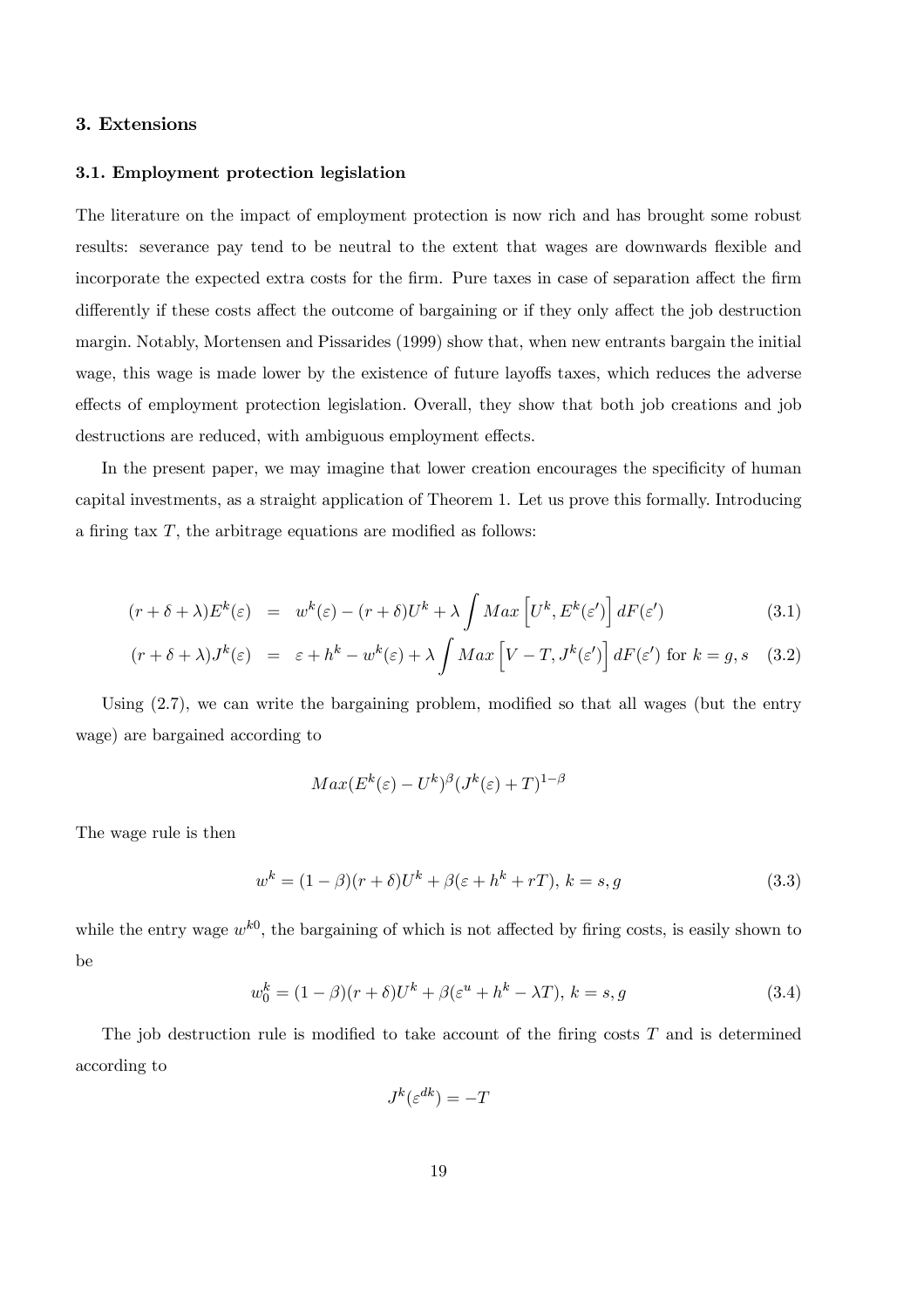which, using  $J^k(\varepsilon) + T = \frac{(1-\beta)(\varepsilon - \varepsilon^{dk})}{r+\delta+\lambda}$ , implies that

$$
\varepsilon^{dk} + \frac{\lambda}{r + \lambda + \delta} \int_{\varepsilon^{dk}}^{\varepsilon^u} (1 - F(\varepsilon')) d\varepsilon' = (r + \delta) U^k - h^k - rT \tag{3.5}
$$

At constant  $U^k$ , this reduces the value of  $\varepsilon^{dk}$  exactly like an increase in  $y^k$ . Equations in Appendix 2, respectively (6.3) and (6.4) are still valid. So, the human capital decision by workers is not directly affected by  $T$ . Let us now consider the entry decision by firms. It is now given by

$$
\kappa^g J_0^g(\varepsilon^u) + \kappa^s J_0^s(\varepsilon^u) = \frac{\gamma}{q(\theta)}
$$

where  $J_0^k(\varepsilon^u)$  is the entry value of a job, differing from  $J^k(\varepsilon^u)$  since the wage rule is different. Remarking that  $J_0^k(\varepsilon^u) = J^k(\varepsilon^u) + \frac{w^k(\varepsilon^u) - w_0^k(\varepsilon^u)}{r + \lambda + \delta}$ , we have the entry decision represented by

$$
(1 - \beta) \frac{\varepsilon^u - \kappa^g \varepsilon^{dg} - \kappa^s \varepsilon^{ds} - \beta (r + \lambda) T}{r + \lambda + \delta} = \frac{\gamma}{q(\theta)}
$$

Note that T is not paid in case of a demographic shock  $\delta$  which explains that the discount factors in the numerator and the denominator differ. As explained in the introduction, job creation is now lower than in absence of employment protection. Thus, even though the frontier in Figure 2.4 is unchanged ( $p^{l}$  does not depend on T), the general equilibrium effect of employment protection is to make specific investments choices more likely.

#### 3.2. Efficient compensation of workers

In the regime  $G$ , the firm could induce the worker to make the best investment from its perspective, i.e. the specific investment, by compensating the worker by a transfer  $F = \Delta E > 0$ , so that  $F - \Delta E = 0$ . We argued earlier on that, given the timing of events, this ex-post transfer to the workers was hardly credible and a hold-up problem arose. As a general statement, there are several situations in the labor markets in which a incontractiblity issue arises. In such cases, simple schemes such as commitments, issuing bonds or long-term contracts may solve this problem and restore efficiency, but are not observed in practice. This is why the modelling strategy of this paper has so far taken this contracting issue as given. We now relax this assumption and indeed allow firms to ex-post compensate workers if they invest in specific skills.

In partial equilibrium, this possibility is however limited by the fact that workers may find it too costly to invest in specific skills, so that the transfer, being necessarily limited to the firms gain in profits. In other words, if  $F = \Delta E$ , we need to insure that  $F < -\Delta J$ . Given equation (2.9), this implies the following constraint for such a compensation scheme to be possible:

$$
\Delta \varepsilon^d > (r + \delta + \lambda)\Delta U \tag{3.6}
$$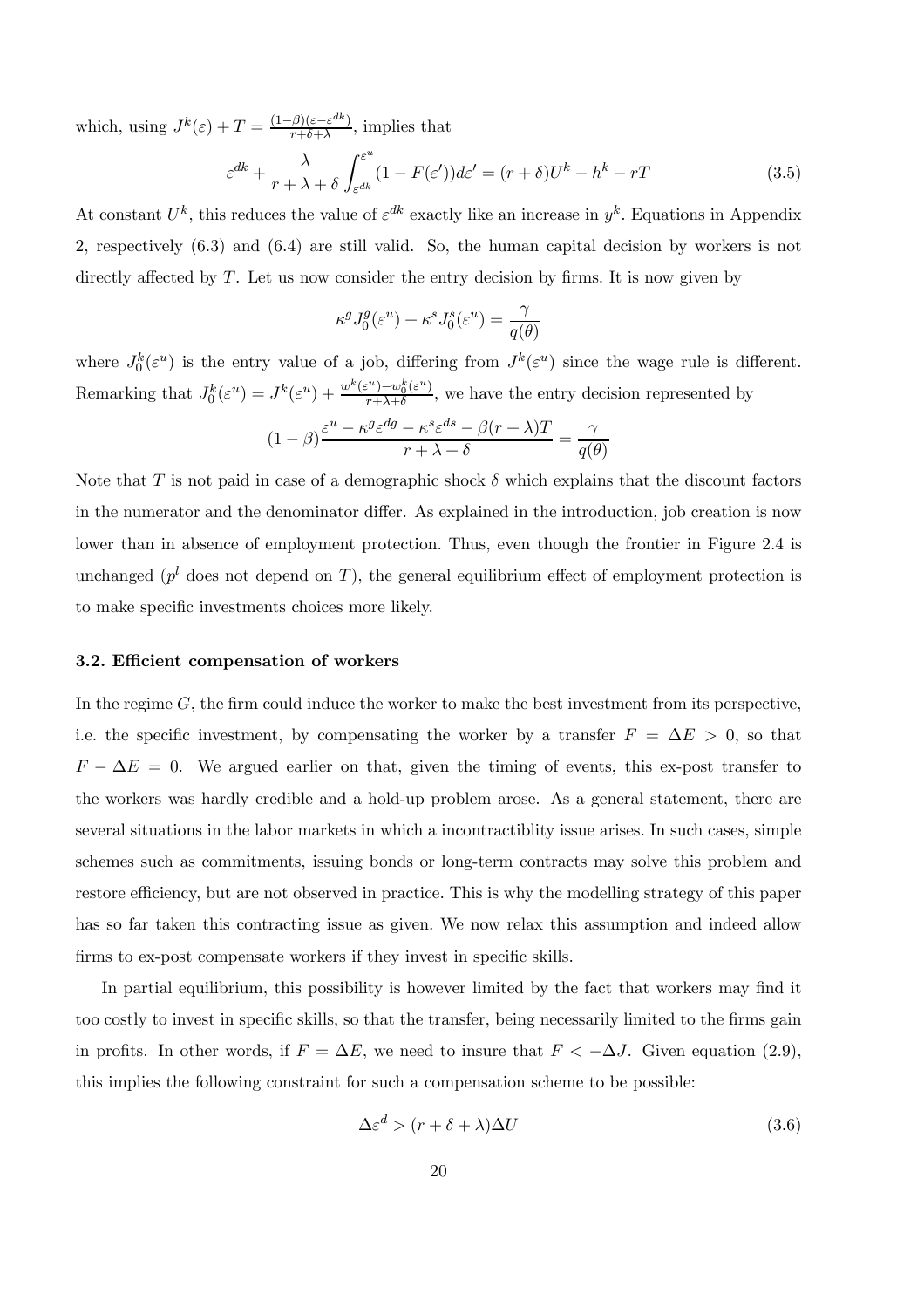This inequality separates the space  $(\Delta \varepsilon^d, \Delta U)$  in two parts. Let's call  $\mathcal F$  the associated frontier (a straight line with intercept 0 and slope  $r + \lambda + \delta$ ). Equation (6.3) defines another curve with higher slope and negative intercept. This implies that, in partial equilibrium, it is only when specific investments increase sufficiently the duration of jobs that the firms are able to compensate workers. To see what happens, assume for a moment that we start from the regime  $G$  and let's allow firms compensate for workers. Then, the job finding rate  $p_{K=G}$  that is above  $p^{l}$  increases, since firms, despite the compensation of their workers, make more profits. The new job finding rate, denote it by  $p_{K=S/comp}$  (meaning regime S through workers' compensation) is above  $p_{K=G}$  but below  $p_{K=S}$ due to the fact that the compensation by firms reduces profits. This means that workers, facing in general equilibrium a higher job finding rate, require further compensation from the firm. This reduces  $p_{K=S/comp}$  since fewer firms enter, moderate the amount of compensation to workers, and so on...

In other words, in the space parameter, the subset of parameters leading to a pure regime  $G$  is smaller (but not empty since  $(3.6)$ ) has to be satisfied), the subset of parameters leading to a pure regime S is larger. The mix regime subset is affected ambiguously by these changes.

#### 3.3. Technological choices by firms

The firms has another option to induce workers to chose a specific investments. It might for instance invest at costs  $j^s$  or  $j^g$  to raise the productivity of the workers  $h^s$  or  $h^g$ . Here again, the extreme parts in the parameter space are going to be unaffected by the firm's investment strategy: indeed, if workers find it extremely profitable to invest in general human capital, the firm is not going to spend any resource on raising the productivity of the specific technology. Instead, it is going to raise the productivity of the general technology. We have here a complementarity between firms' and workers' behavior that is going to take place, reinforcing the differences between economies in the two different regimes as well as the stability of each equilibrium to changes in the macroeconomic environment.

However, in the middle of the space parameter and more precisely, in the neighborhood of the mix-regime, firms are going to consider seriously the possibility of changing workers' investments decisions, and in the specific case, of turning workers's decisions into specific human capital to increase stability. This can be done by raising  $h^s$  so that workers obtain a higher bargained wage and face a longer duration of jobs. This situation characterizes well the regime S: ex-ante, workers may be relatively indifferent between investing in general or specific human capital. But employers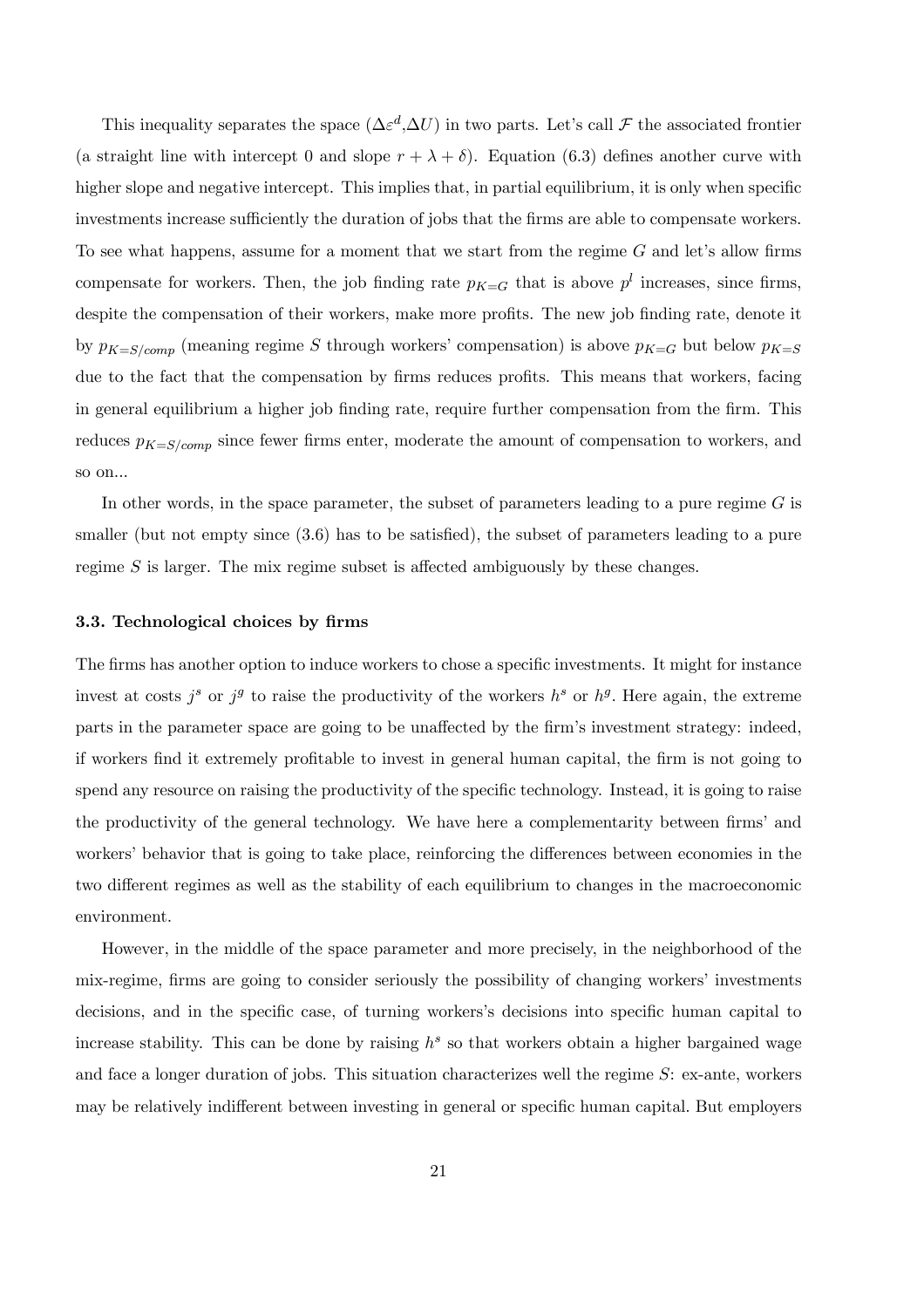manipulate workers' investments by increasing the productivity of specific technologies, which is in the joint interest of workers and firms.

Overall, this subsection and the previous one predict that, when both extensions described here are allowed, a part of the general regime surface in the space parameter disappears, while the 'mix strategy' area is moved to the left of Figure 2.4. The benchmark model and its qualitative conclusions however obviously survive these modifications.

#### 3.4. Wage cuts of displaced workers and the conditionality of benefits

Assume now that the initial value of productivity at the time of match formation is no longer fix (equal to  $\varepsilon^u$ ) but random, determined by a draw in  $f(.)$ , and that this productivity is revealed after worker's investment  $C$  is made. The key intermediate result is that the reservation productivity is exactly the same at the entry as at the exit margin, and accordingly, that the regime  $G$  or  $S$  is determined according to the same trade-off between higher productivity and higher outside option. Given that  $\varepsilon^{dg} > \varepsilon^{ds}$ , the rate at which workers reject job offers is given by  $F(\varepsilon^{dk})$ ,  $k = s, g$  and is larger in the G-economy, who are more choosy since they have better outside options. What is the average entry wage of workers in this economy? It is determined by the expected value of productivity. If we take as 'entry wage' the wage that is determined 'just before' the investment in human capital, it is given by

$$
w_0^k = \beta \varepsilon^k + (1 - \beta)(r + \delta)U^k
$$

while the wage loss of displaced workers  $\chi^k = Ew^k - Ew_0$ . Given that entry wage have the same reservation strategy as continuing wage, the expected value of  $\varepsilon$  is the same and thus,

$$
\chi^k = \beta h^k
$$

Thus, this wage loss is higher in the S−economy, which is intuitive. This is reinforced by the likely existence of employment protection in S-economies, that leads to a larger difference between entry (unprotected) and continuing (protected) wage, as equations (3.3) and (3.4).

On the other hand, assuming that unemployment benefits are larger in a S-economy, this has no direct impact on the wage loss  $\chi^k$  since the reservation strategy at the entry level is the same as later in the life-cycle of the job.

Finally, assume that unemployment benefits are lost after rejection of a job by the worker in a G-economy. In this case, the outside option of the worker is lower, and its reservation strategy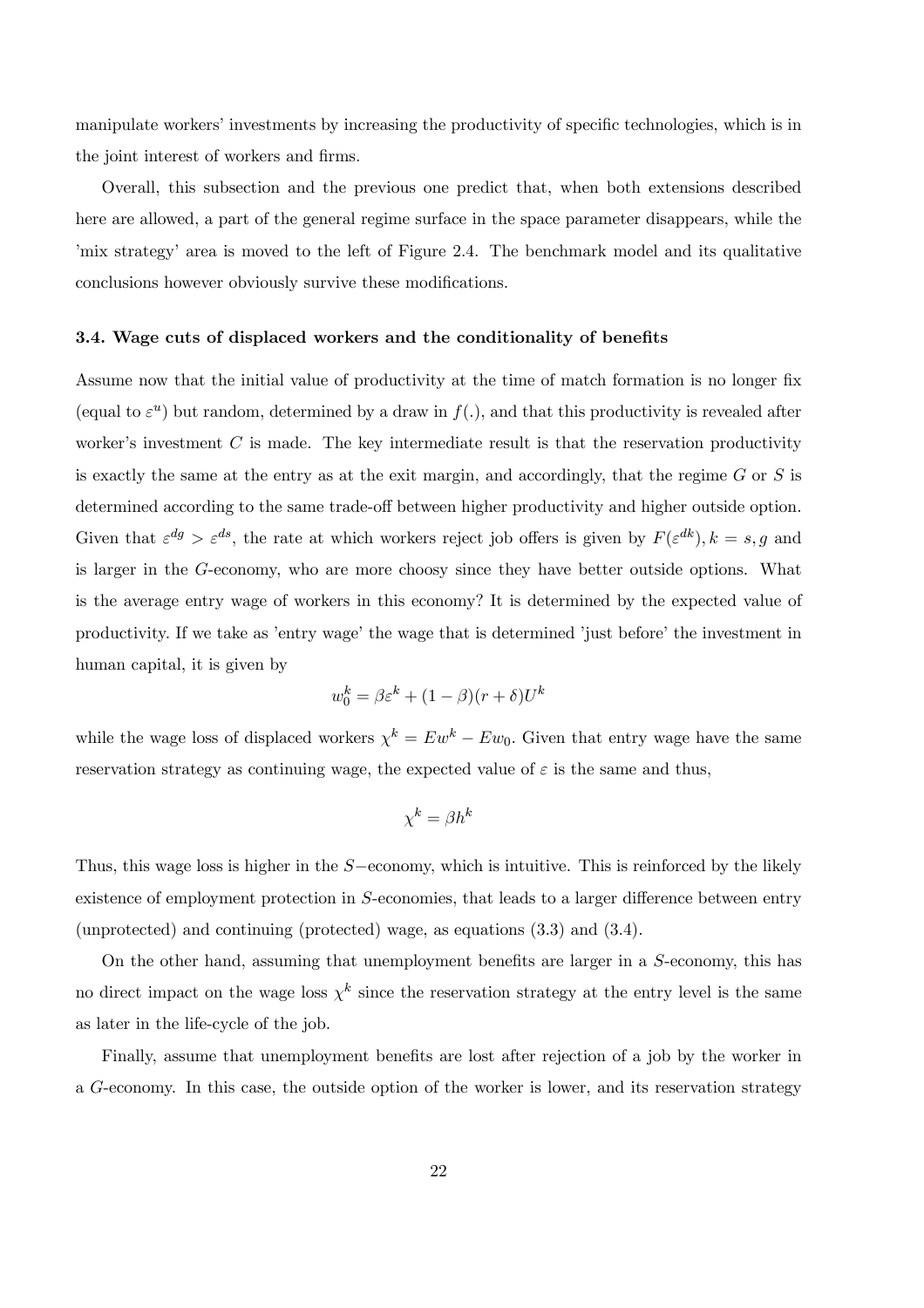leads him to accept lower wages (lower  $\varepsilon$ ) at then entry than at the continuation stage. In that case, the entry wage of workers in a G-economy is lower, and the wage loss is higher.

To sum up, the basic model predicts higher wage losses for displaced workers in a S-economy, unless additional institutional differences, such as conditionality of unemployment benefits to job acceptance (in the G-economy). Such a feature indeed reduces the differences in  $\chi^k$ ,  $k = s, g$  between the two economies. This may rationalize recent findings indicating that wage losses of displaced workers do not differ enormously between say, France and the US.

# 4. Some interpretations

#### 4.1. Declining sectors in Europe

Massive layoffs by a continental European firm operating in traditional industries usually lead to large, passionate debates between the workers and the share holders, but also between the media and the policy makers, local or national. Among the numerous examples, one can just cite Renault Vilvoorde in the periphery of Brussels, of Moulinex in central France or Marks & Spencer in Paris.

At the time of announcements of the layoffs, workers collectively show the highest degree of distress and sometimes engage in illegal activities like threatening to pollute the surrounding rivers or to destroy the stocks. Politicians then come and attempt to rescue them with the (involuntary) help of the local or national tax payer. One can see the motivations of these different groups under an new light if one uses the perspective of the model of this paper. What seems typical of the situations described above is a 'misperception' by workers of the duration of the job they occupy. If someone invests in skills specific to a job in thinking that it will last forever, and forgets about investing in general human capital skills, its market productivity in and out of the firm will drastically differ, as well as the earnings.

All this is reinforced by the fact that the tightness of the local labor markets is typically very low, and thus the difference between the current value of employment (before the destructive shock) and the value of unemployment (in our model,  $E^s - U^0$ ) is large. The state needs or feels obliged to intervene, since it is its role to take care of workers whose employability is low. The low employability, again, is due to a wrong choice of investments in human capital, reinforced by two factors : low levels of schooling for those workers due to national under-investment into higher education in the past ; and the choice of technologies by employer requiring specific rather than general skills. The failure of compulsory 'training' in countries like France is an additional factor of troubles in such cases. Finally, consistent with the alternative interpretation of the model expressed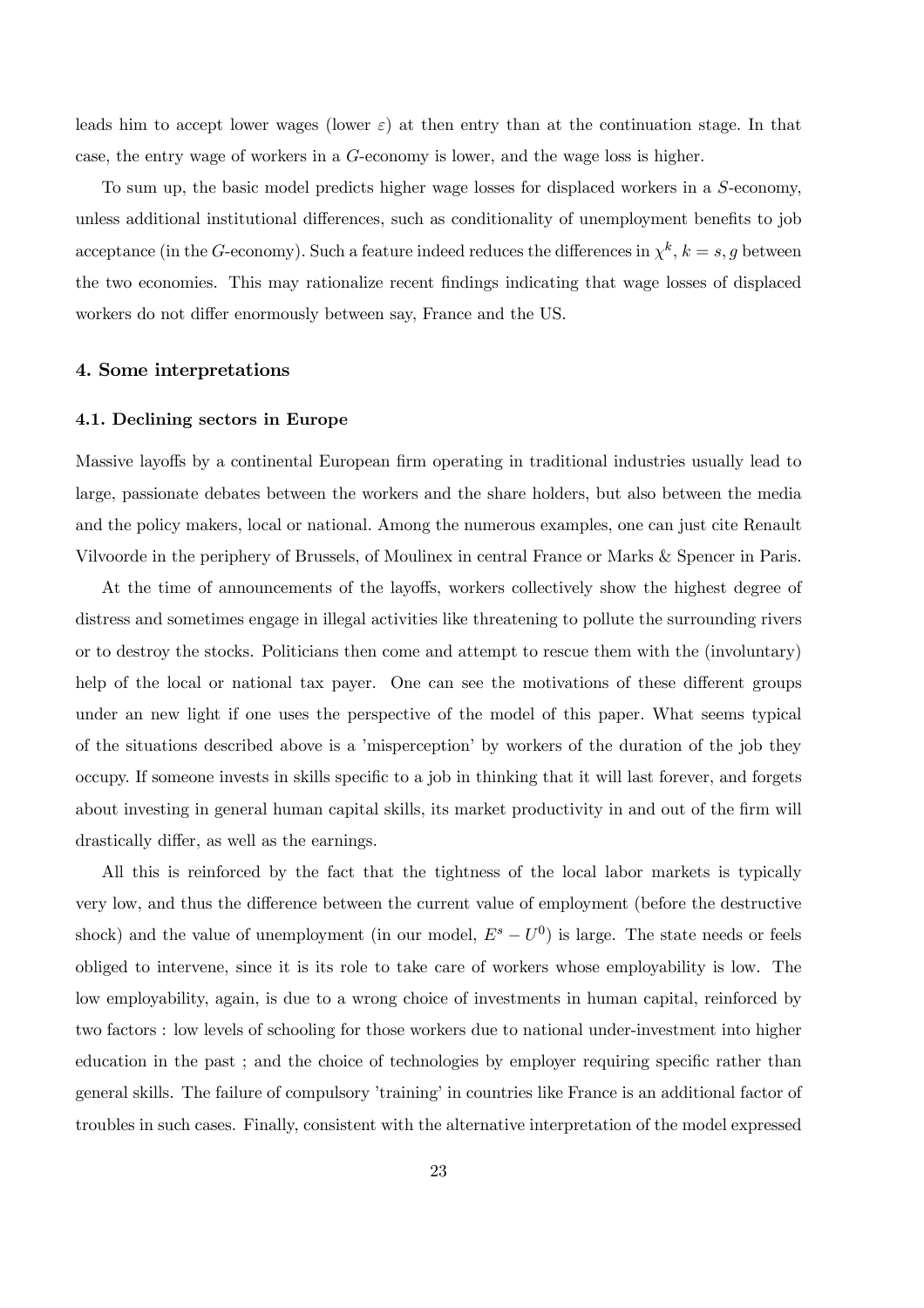in Remark 1, laid-off workers have a very low schooling level, because they were recruited early by employers against the promise of being trained by the firms.

#### 4.2. Turbulence vs. steady-state

A recent paper by Blanchard and Wolfers (2001) shows the strong complementarity between shocks and institutions in order to explain the European experience. Ljunqvist and Sargent similarly see increased turbulence to negatively interact with institutions. These views are similar to ours: in our terminology, a G-economy (resp. a S-economy) is the same as the LS (laissez-faire) (resp. WS, Welfare-State) economy in Ljunqvist and Sargent (2002).

What essentially comes out of our model is that the two regimes are perfectly natural and rational, in a steady-state. Each system has its own coherence. What happens when the coherence disappears due to some unexpected change in the macroeconomic environment, a huge rise in turbulence, a large unexpected wave of innovations, a large decline in international transportation costs and trade barriers, leading traditional industries to increased international competition. In our model, this would be equivalent to, either an increase in  $\lambda$  or in the variance of distribution  $f(.)$ . In the G-economy, the analysis of traditional models of job creation/job destruction models can be applied straight away (e.g. Mortensen and Pissarides 1999). An increase in  $\lambda$  raises unemployment, reduces tightness of the labor market and increases the duration of unemployment, while reducing further the incentives to invest in specific human capital.

In the S-economy, as long as it remains in the same regime, the same results apply, with an important asymmetry. The S-economy suffers from additional adverse consequences for workers who suffer larger human capital losses and welfare losses in case of unemployment. In addition, the S-economy may suffer from a regime change, i.e. an incentive for unemployed workers to invest in general human capital instead. This further reduces the number of job creation by firms and additionally depress the labor market.

To formalize the evolution of this economy, one would need to derive its dynamics, which is not done here due to space limitations. The main message is that a G-economy adapts quite flexibly to new conditions, since its workers have already paid the training costs and don't need to pay it after a shock (except new born workers of course), while in the S-economy, all newly fired workers need to repay the training costs. The short-run cost of adjustment to a new macroeconomic environment in this economy is thus much larger, and should not be disregarded in international trade theory.

Doers it mean that the G-regime is unambiguously the model to follow? The answer is no,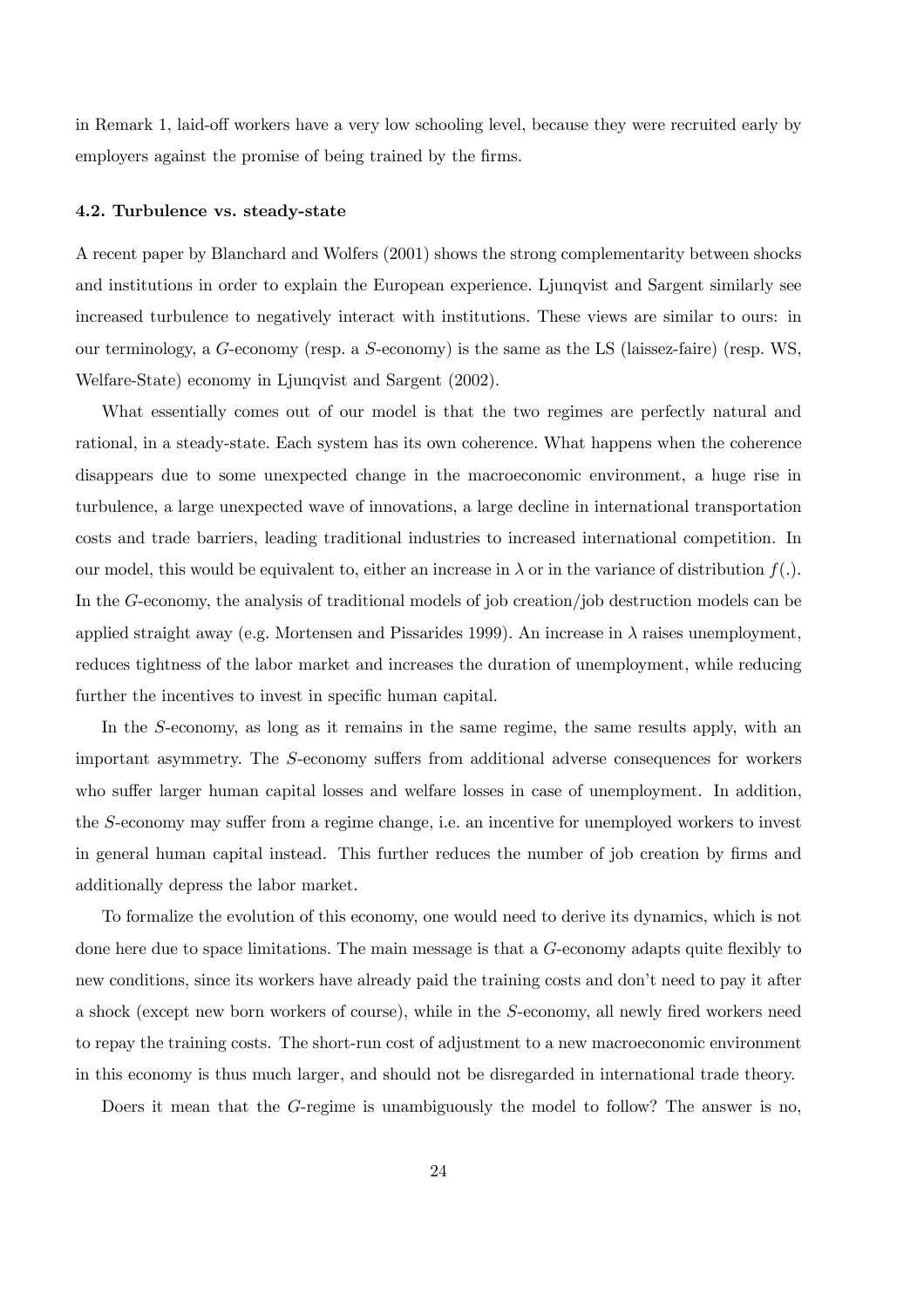because in a stable environment, represented by the steady-state in our model, jobs in the Seconomy are more productive. As a result, as (unreported) numerical resolution of the model indicates, a shift from the regime  $G$  to the regime  $S$  is associated with a strong reduction in unemployment, a feature that may sound strange to the eyes of an observer of the last two decades, but perhaps much less so for those remembering that Europe had lower unemployment rates than the US in the 60's and early 70's.

#### 4.3. Differences in institutions and some political economy

# 4.3.1. Unemployment benefits

So far, the only institution introduced is  $b$  (unemployment benefits); let us first discuss its effect in the model. We can make several observations. a) Since benefits enter in the same way into  $U^s$ and  $U<sup>g</sup>$  and do not depend on the previous wage, they do not directly affect the training decisions. b) Such would not however be the case if they were proportional to the previous wage. Indeed, benefits would affect  $E^k$  indirectly by affecting the value of unemployment. Since we cannot sign the wage difference between the two investment choices, we cannot directly conclude on the effect of benefits. However, we can remark that dependence of benefits to the previous wage would affect bargaining, since workers internalize the future benefits of marginal wage increase through higher benefits. This would act as an increase in the effective bargaining power  $\beta$  and thus raise the occurrence of regime S. c) In addition, even if they are constant, benefits, by their direct effect on wages, reduce profits and thus job creations, thus reducing  $\theta^K$ ,  $K = S$ , G and thus reinforces the likelihood of regime S.

# 4.3.2. Wage bargaining institutions

There is also in the model a huge scope for other types of institutions. As noticed in sub-section 3.2 notably, the timing of events is consistent with a pure hold-up story, i.e. the firms never compensate workers for sunk cost C. Anticipating this, workers cannot be manipulated by firms to chose the desired type of investment, i.e. specific human capital. However, if it is recognized that such investments are desirable, limiting the ex-post (post hiring) contractual freedom of agents is necessary, so that workers find that the dominance of specific human capital investment is credible. How can this be done? There are two ways for firms to be forced being credible in inducing specific investments. The first way is to give workers a higher share of the production, i.e. a larger  $\beta$ . Even though bargaining (and thus  $\beta$ ) concerns individual, marginal workers, its outcome can be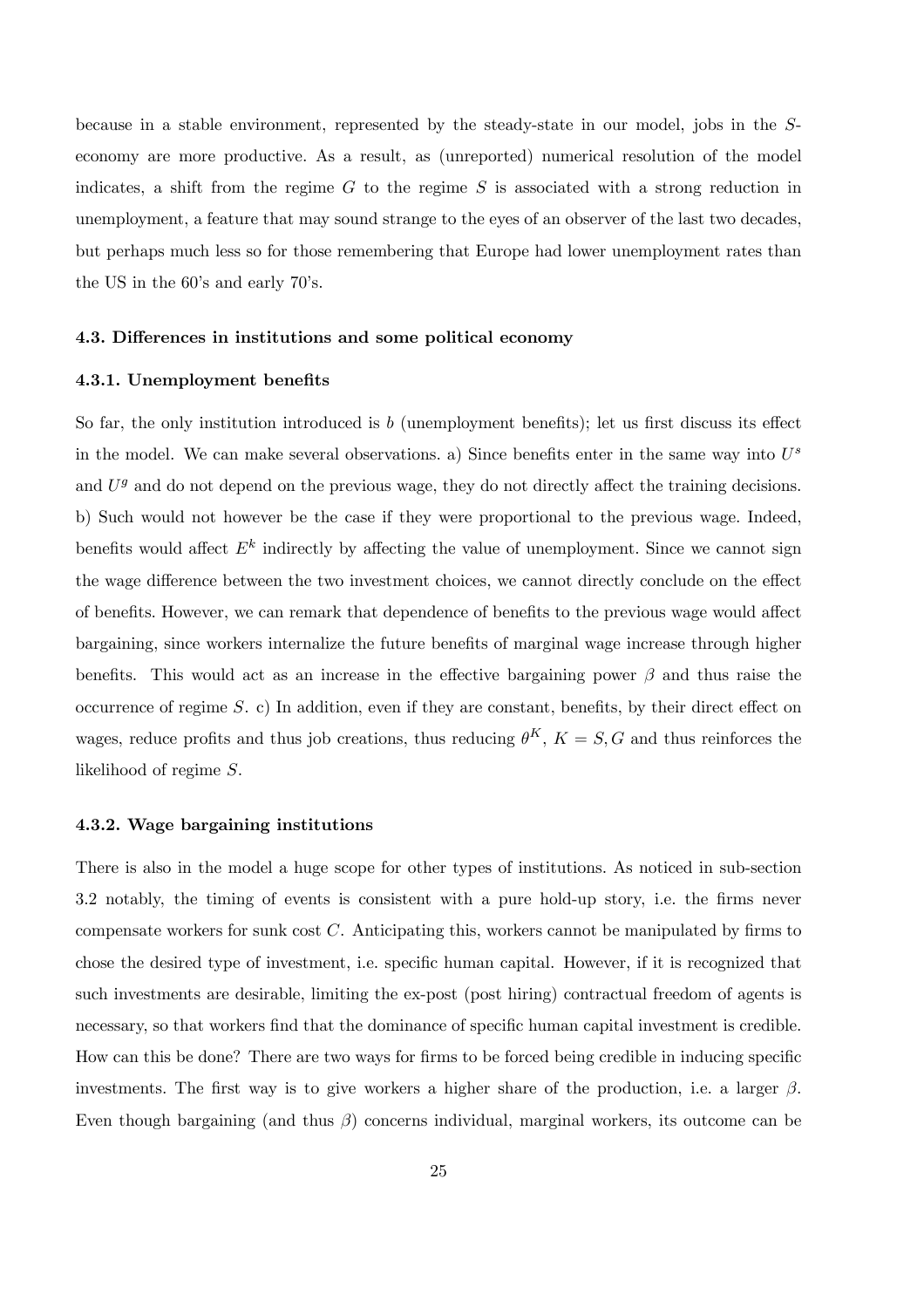affected by unions, directly in the firm or indirectly through their effect on labor legislation or their application in courts. This is thus a rationale for the existence of both moderate union (which large employers sometimes themselves recognize) and of labor legislations. The second one, discussed in sub-section 3.1, is the existence of layoffs costs, which raise the expected horizon of jobs and favors specific human capital investments, at the social cost of maintaining inefficient firms in activity. There is however a positive aspect in this trade-off, as well known from contract theory and recent search papers by Acemoglu and Pischke (1999a and b discussed in 4.4.3).

#### 4.3.3. Political economy of institutions

In line with the above discussion, employers themselves might find it profitable to protect workers from technological shocks, in order to induce the right type of investment. Indeed, once specific investments are made by workers, those are more 'fragile' in the sense that turbulence and reallocation of industrial activities would lead them to be displaced with low opportunities in the market. As discussed in 3.1, the implicit contract in traditional activities in the 70's may have been the acceptance by workers of specific skills in exchange of job protection and higher bargaining power. The arrival of reallocation shocks may have lead to the breakdown of this contract, explaining the social tensions surrounding the emblematic bankruptcies already described. Among other insights, the model suggests a complementarity between institutions and the specificity of human capital investments, leading to the persistence of such institutions. This is close to Saint-Paul's (2000) discussion of complementarities between institutions and labor market slackness generating persistence or multiplicity of equilibria.

#### 4.4. In search of evidence

## 4.4.1. Returns to tenure

In an older paper, Hashimoto and Raisian(1985) had provocatively demonstrated that Japanese and American workers deeply diverged in terms of number of jobs occupied throughout their career. For instance, in the late 70's, they showed that in the US., 15% of male workers aged 40-49 had more than 20 years of tenure, while 31% of Japanese workers were in this case. At the age 65, US workers had had in average slightly more than 10 jobs, while the average Japanese workers had occupied only four jobs.

Perhaps as a cause, perhaps as a consequence, they found that, in large firms, returns to tenure were 7% a year (with a quadratic term of -0.03%) in Japan, and only 1.2% a year in the US (with an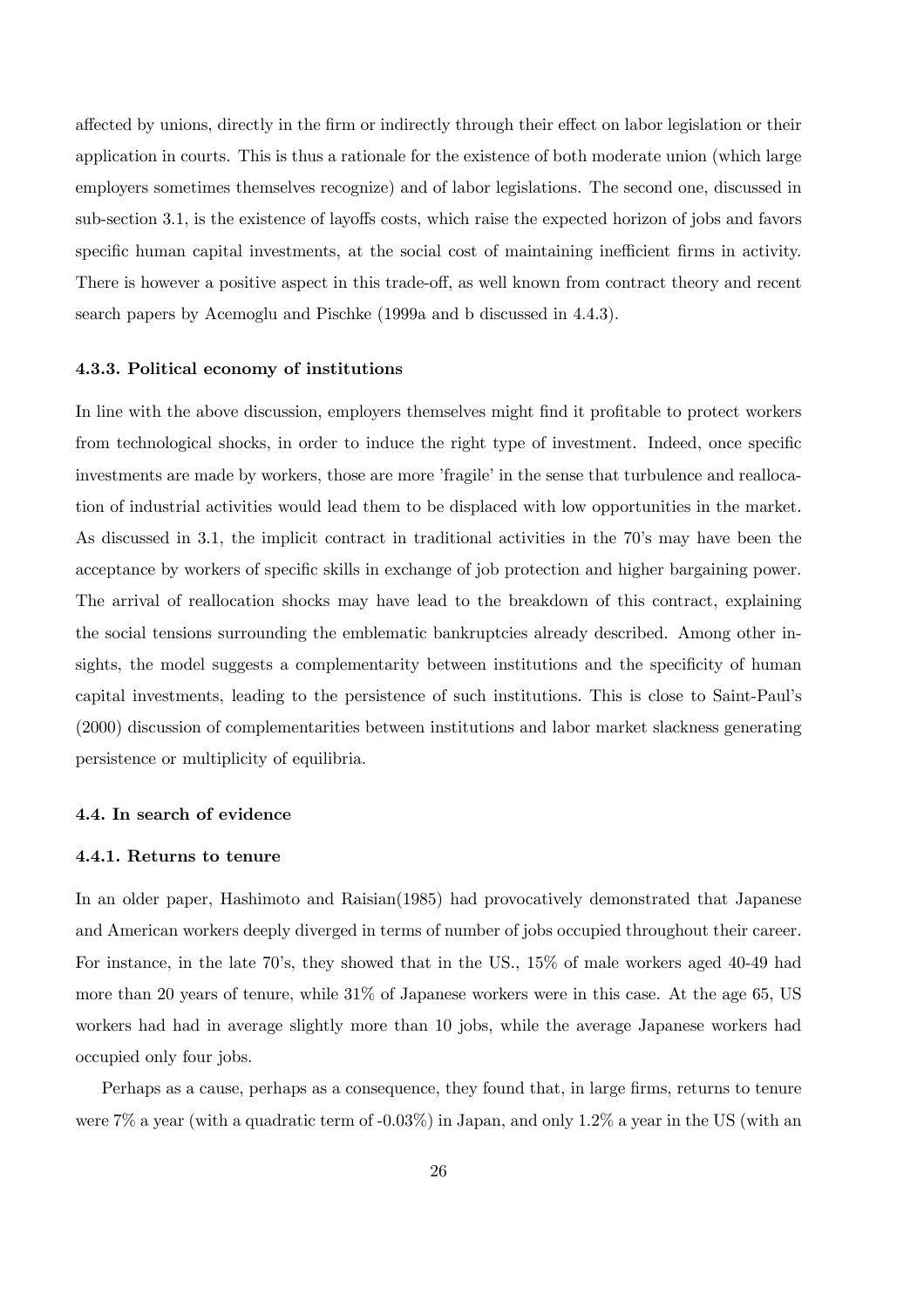identical quadratic coefficient), controlling for total experience, schooling and all sorts of interaction terms. This has been a much controversial result, subsequent studies for the US oscillated between larger and significant returns to tenure (Topel 1991) and zero returns (Abraham and Farber 1987, Altonji and Shakotko 1987), while for Japan, Clark and Ogawa (1992) indicated that strong returns to tenure were less true in the mid 1980's, due to changes in the demographic structure of Japan.

Interpreting returns to tenure (net of total experience of the labor market) as the conventional human capital theory (returns to specific human capital), we have an indication of low investments in that sort of capital in the US., with a target of what we want to look at in Europe to motivate the story of the paper, namely returns to tenure. However, in absence of uncontroversial result about methodology even in the US., we cannot provide any decisive evidence here.

#### 4.4.2. Mobility

In an older, very important paper, Bertola and Ichino (1995) had suggested that mobility costs were central to the developments of both US. and Europe, and interacted with wage institutions. Enough wage dispersion make it worthwhile for workers to pay mobility costs, while compressed distribution leads to lower incentives to mobility; additionally, they provide an interpretation of rising wage inequality in the US and raising unemployment in Europe. At a first glance, it seems that our model indicates the same direction, in the sense that labor mobility costs are higher in Europe, however due here to the different nature of human capital investment. At the same time, these mobility costs interact with the wage structure: lower  $\beta$  are associated with the regime G. Issues such as wage dispersion cannot really be addressed here, except by arbitrarily attributing differences across countries to differences across  $\beta$ , which makes sense anyhow since in the model the source of heterogeneity in wages is the difference in the idiosyncratic component of productivity  $\varepsilon$  which enters as  $\beta \varepsilon$  in wages.

Further documentation of the limits to mobility within European countries has however to be undertaken. For instance, the replication of Blanchard and Katz (1992) to different European countries has shown that the high persistence of regional unemployment was due to a lack of population migrations between regions.

#### 4.4.3. Direct evidence on human capital investments

Acemoglu and Pischke (1999b) having recently explored the link between labor market institutions and human capital investments. Their most recent empirical evidence, available on Steve Pischke's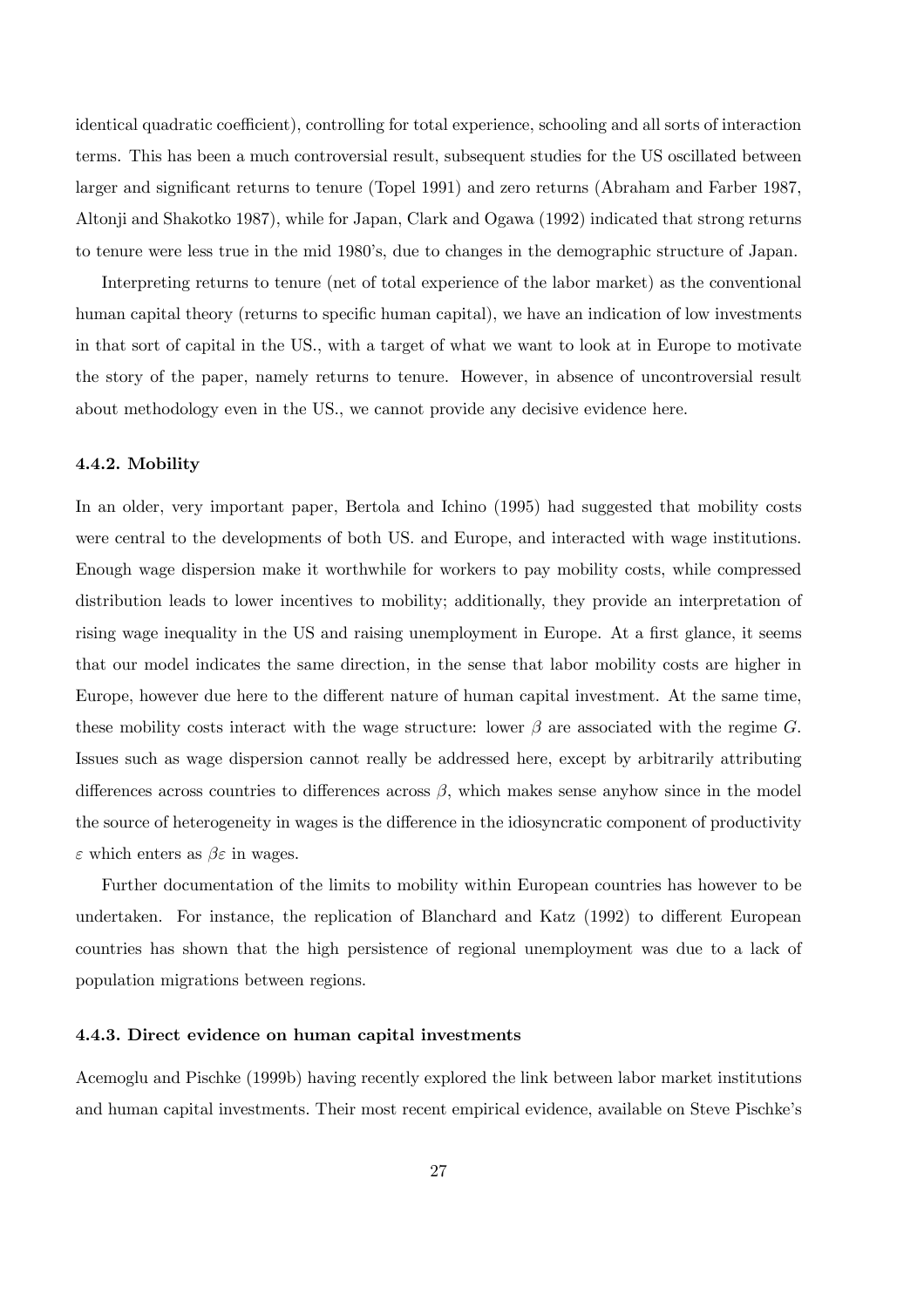homepage, indicates no link between US state minimum wages and general training on the period 1987-92. A direct test of our model would be to test how such institutions affect specific training. A recent OECD study of the impact of post-schooling training (OECD 1999, 2001) indicates that returns to training are small or insignificant in France, Australia, the Netherlands and Germany, and higher in Italy and the UK. It is however impossible to decompose specific and general training, nor to infer from the survey whether these differences in returns arise from differences in the intensity of training or in measurement of the variable 'training'. Training is also usually provided to the individual with the highest unobserved skills and causal returns to training is thus difficult to measure.

# 5. Concluding comments

This paper has proposed an alternative way of describing Europe-Us differences in the labor market, that is linked to the nature of human capital decisions, and at the same time consistent with the interaction of shocks and institutions (Blanchard and Wolfers 2001, Ljunqvist and Sargent, 1998, 2002). The bottom line of our paper is as follows. The European model is often blamed for its rigidities along several dimensions. That it has several negative aspects is hardly questionable, but the question is perhaps to understand if one has not overlooked its benefits. The intuition here is that underprovision of specific human capital investments due to the hold-up problem is partly corrected by the existence of those so-often blamed institutions. One strong line is to even argue that the European model may be superior to the US one in steady-state situations, which is also an implication of Ljunqvist and Sargent's analysis. This may be a bit surprising for an observer of labor markets of the last 20 years. However, remembering that Europe had lower unemployment rates than the US in the 60's and early 70's, and that rapid changes occurred afterwards, the seemingly superior efficiency of the US in the past decades is seen as being associated with its impressive ability to cope with a changing economic environment. An admittedly controversial claim is that intrinsic inefficiencies may show up at some point or another once a steadier macroeconomic environment will take place.

To complement the previous claim, we can add that in several European countries as well as in Japan, there is a feeling by observer that labor markets have become closer from the US. in several directions, one of them being the flexibility at the margin, the other one being the higher turnover, perhaps as a consequence. Although this is seen here as an optimal institutional response to a more volatile environment, the 'irreversibility' character of these changes leads to be cautious when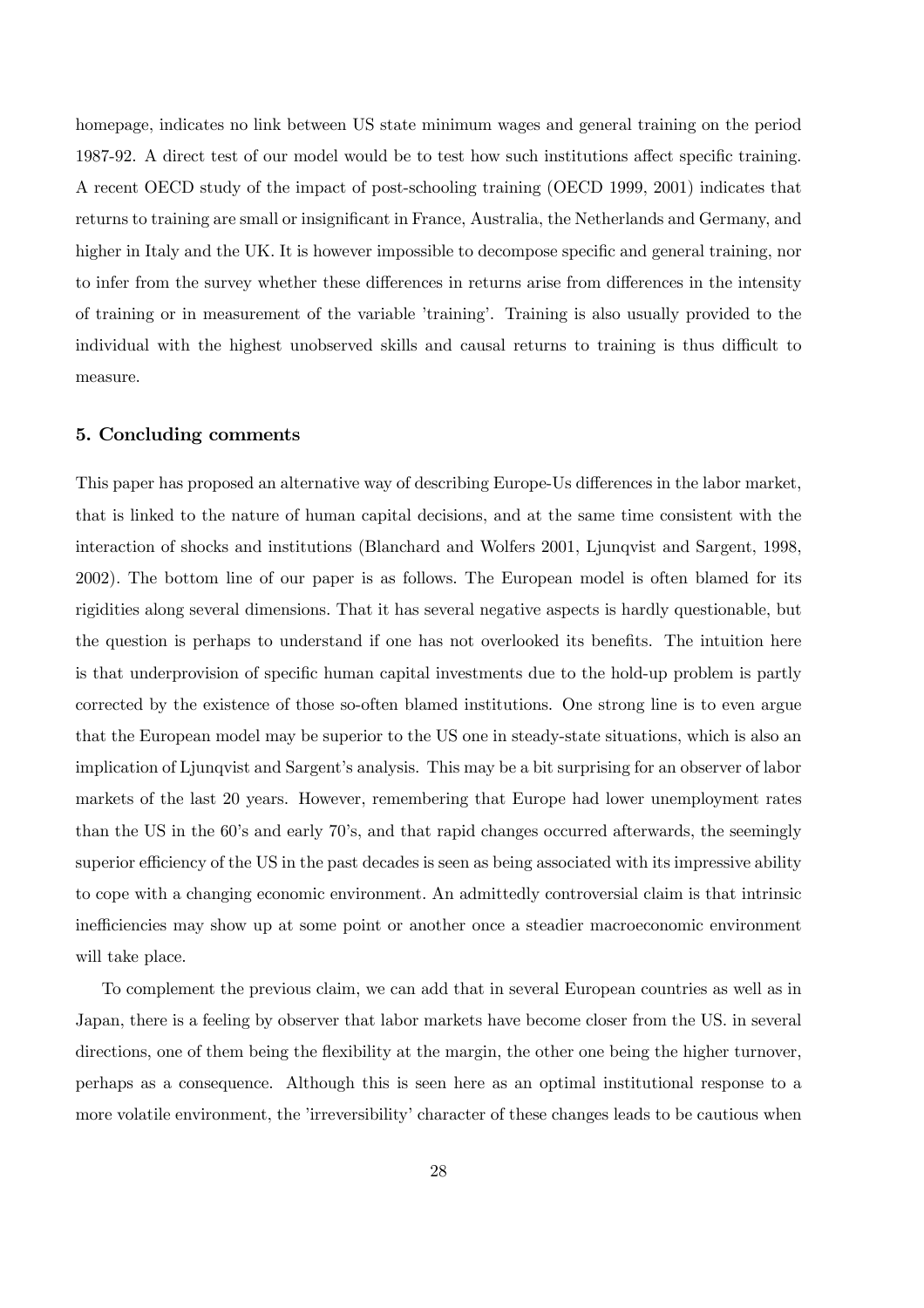assessing the welfare gains of such reforms, since the optimal model choice, as argued above, is conditional on the stability of the macroeconomic environment, that may well return to an higher level in a few years. Finally, compared to previous approaches cited above, we point out new directions for empirical research in macroeconomics. We notably suggest to measure the differences in returns to tenure across countries or sector as a proxy for the intensity of specific human capital investments.

# 6. Appendix

## 6.1. Appendix 1.

The Bellman equations are:

$$
rE(\varepsilon) = w(\varepsilon) + \lambda \int Max(U - E(\varepsilon), E(\varepsilon') - E(\varepsilon))dF(\varepsilon') + \delta(O - E(\varepsilon))
$$
  

$$
rJ(\varepsilon) = y(\varepsilon) - w(\varepsilon) + \lambda \int Max(V - J(\varepsilon), J(\varepsilon') - J(\varepsilon))dF(\varepsilon') + \delta(V - J(\varepsilon))
$$

which rewrites as in the text.

The derivative of the discounted value of future unemployment with respect to current investment in general capital  $i^g$  is also the derivative of that value with respect to  $h^{g0}$ . The value of unemployment writes (recalling that the initial value of  $\varepsilon$  is  $\varepsilon^u$ ):

$$
(r+\delta)U(h^{g0}) = b + p_{i^{g'} , i^{g'}}^{M} [E(\varepsilon^u, i^{g'}, h^{g0} + h^{g'}) - C(i^{g'}, i^{g'}) - U(h^{g0})]
$$
(6.1)

where  $i^{s\prime}$ ,  $i^{g\prime}$  represent the human capital investments made by workers in the next job they will occupy and b is the income of the unemployed workers. We have thus, using

$$
\frac{\partial U}{\partial h^{g0}} = \frac{p}{r + \delta + p} \frac{\partial E}{\partial h^{g0}}
$$

Given that  $\frac{\partial E}{\partial h^{g0}} = \frac{\beta}{r+\delta+\lambda}$ , we obtain that

$$
\frac{\partial U}{\partial i^g} = \frac{p}{r + \delta + p} \frac{\beta}{r + \delta} < \frac{1}{r + \delta} \tag{6.2}
$$

QED.

# 6.2. Appendix 2 : the supply of human capital

Let us use the notation  $\alpha^g$  to rewrite the arbitrage equation of the unemployed (2.5) and (2.6) which leads to:

$$
(r + \delta + p)\Delta U = pC + p\alpha^s \Delta E \tag{6.3}
$$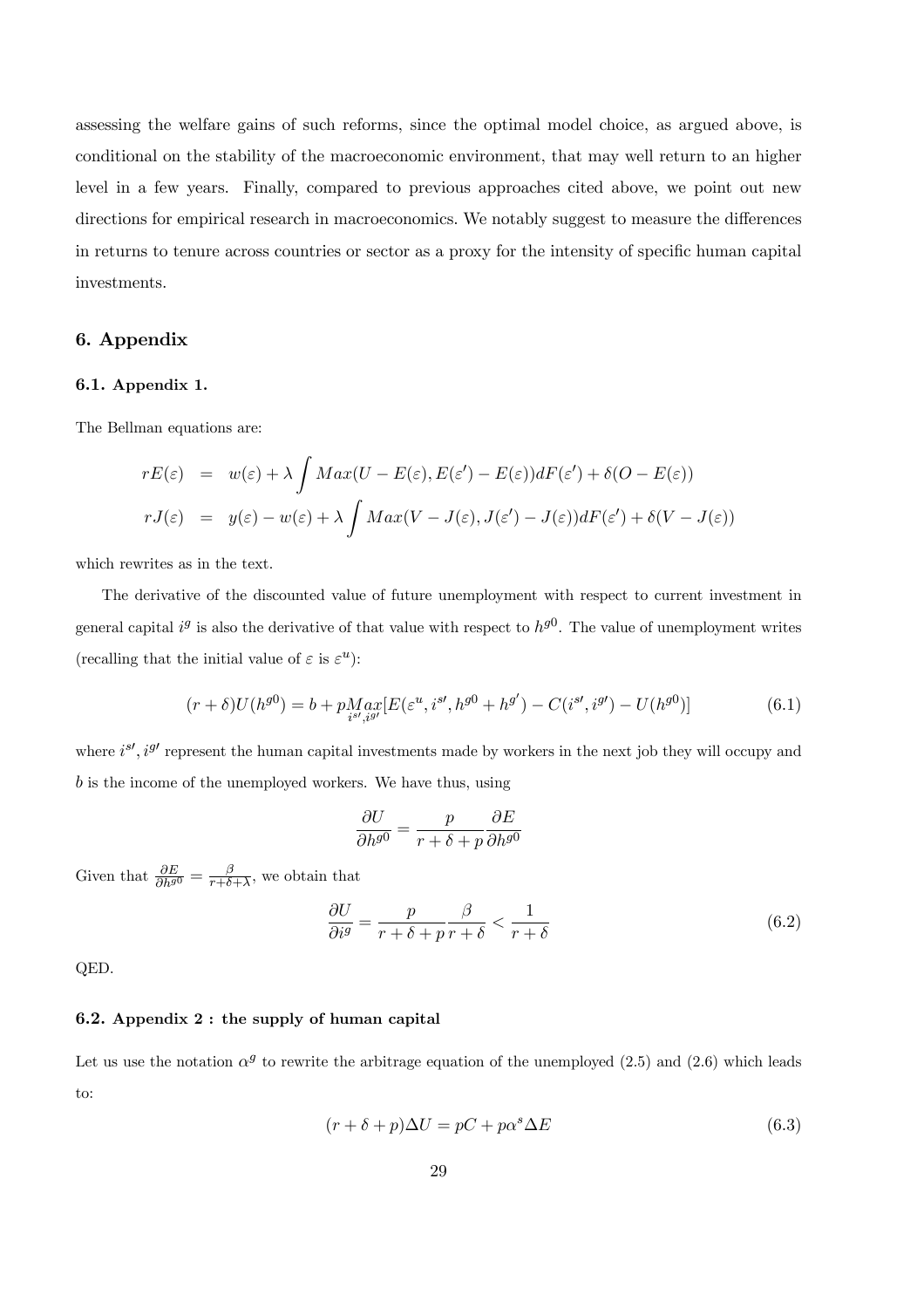Going back to equation (2.9), we see that, for the same level of revealed  $\varepsilon$ ,

$$
\Delta E = \frac{-\beta \Delta \varepsilon^d}{r + \lambda + \delta} + \Delta U \tag{6.4}
$$

The first term of the right hand side is negative, given Proposition 1. Due to lower turnover, workers with specific human capital enjoy the returns from their job for a longer time. However, the second term of the right hand side is positive, which indicates that the higher outside option of workers with general human capital contributes (intertemporally) to a higher relative life time value of being employed with general human capital, i.e. a higher  $E^g$  relative to  $E^s$ .

When the job finding rate is equal to zero,  $\Delta U = 0$  since the common value of unemployment in both regimes is simply  $b/(r+\delta)$ . This implies that, if  $p=0$ ,  $\Delta E = -\frac{r+\delta+p}{p}C < 0$ . When instead p goes to infinity, we have  $\Delta U$  converging to  $\Delta E$  and thus  $\Delta E > 0$ . Having proved the sign of  $\Delta E$  in  $p = 0$  and  $p \to \infty$ , we need to sign  $\partial \Delta E / \partial p$ .

Combining both equations, we have that

$$
\Delta E \left( 1 - \frac{p\alpha^s}{r + \delta + p} \right) = pC - \frac{\beta \Delta \varepsilon^d}{r + \lambda + \delta}
$$

To calculate  $\partial \Delta E/\partial p$ , we need first to differentiate  $\Delta \varepsilon^d$ . Using (2.10) and its difference across regimes

$$
-\Delta\varepsilon^{d} + \frac{\lambda}{r + \lambda + \delta} \int_{\varepsilon^{ds}}^{\Delta\varepsilon^{d} + \varepsilon^{ds}} (1 - F(\varepsilon')) d\varepsilon' = -(r + \delta)\Delta U + \Delta h \tag{6.5}
$$

we obtain in differentiating with respect to  $p$ .

$$
\frac{\partial \Delta \varepsilon^d}{\partial p}(-1 + \frac{\lambda}{r + \lambda + \delta} (1 - F(\varepsilon^g)) + \frac{\lambda}{r + \lambda + \delta} \frac{\partial \varepsilon^s}{\partial p} (F(\varepsilon^{ds}) - F(\varepsilon^{dg})) = -(r + \delta) \frac{\partial \Delta U}{\partial p}
$$

From  $(2.10)$ , we have

$$
\frac{\partial \varepsilon^{ds}}{\partial p}(1 - \frac{\lambda}{r + \lambda + \delta}(1 - F(\varepsilon^s)) = -(r + \delta)\frac{\partial U^s}{\partial p}
$$
(6.6)

It follows that

$$
\frac{\partial \Delta E}{\partial p} = \frac{\partial \Delta U}{\partial p} \left( 1 - \frac{(r+\delta)(1-\beta)}{r+\delta+\lambda F(\varepsilon^{ds})} \right) - \frac{\lambda}{r+\lambda+\delta} (F(\varepsilon^{ds}) - F(\varepsilon^{dg})) \frac{\partial \varepsilon^{ds}}{\partial p} \frac{1-\beta}{r+\lambda+\delta} \tag{6.7}
$$

Given that  $\frac{\partial U}{\partial p} > 0$  (Appendix 1), we have from (6.6) that  $\partial \varepsilon^{ds}/\partial p > 0$ : the destruction rate is higher if tightness is higher, a property that is derived in Mortensen-Pissarides and denoted as the job destruction curve. The second part of (6.7) is thus positive. The first part is positive to the extent that  $\partial \Delta U/\partial p$  is positive. Going back to (6.3) this is obvious in the regime G when  $\alpha^{s} = 0$ . In the regime S, this is also true, but more involving, since we need to solve for the full system  $(\partial \Delta U/\partial p, \partial \Delta E/\partial p)$ . I don't report the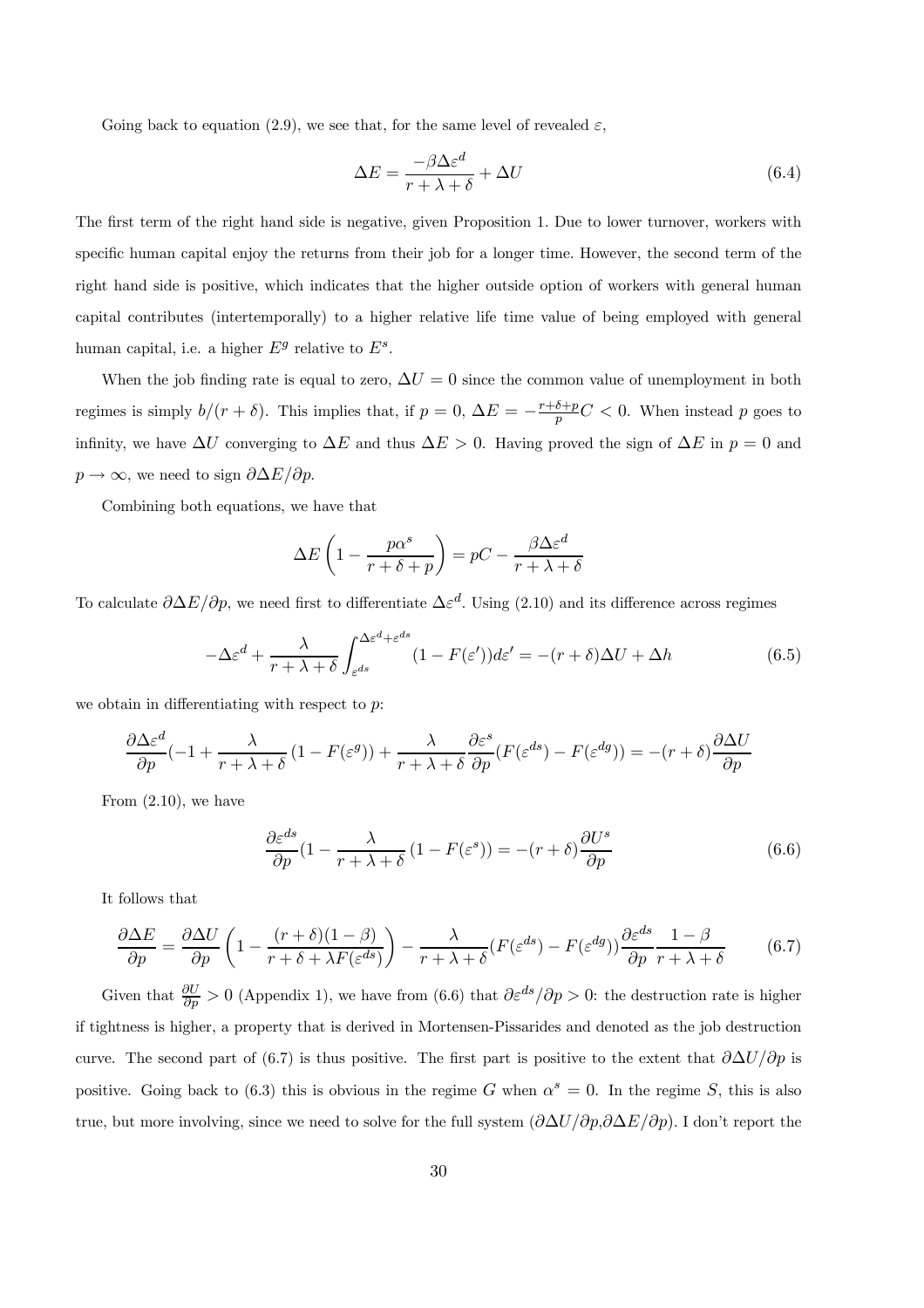calculations here, but they are available on request. What matters is that, in all regimes, those values are positive, and that we can represent the evolutions of the differences in asset values with respect to p, which characterizes the regime of the economy. The value  $p^l$  is determined by  $\Delta E = 0$ . If  $\Delta E = 0$  this implies that  $\Delta U = \frac{\beta}{r + \lambda + \delta} \Delta \varepsilon^d$  from (6.4) and  $\Delta U = \frac{pC}{r + \lambda + \delta}$ . In other words,  $p^l$  is the value of the job finding rate that insures

$$
\Delta U(p^l) = \frac{p^l C}{r + \delta + p^l}
$$

#### 6.3. Appendix 3 : flows and stocks

In both regimes, there is a share  $\xi$  of new jobs, i.e. of jobs having not faced any transition. Let us denote by  $e^0$  this number of jobs, e the total number of jobs and thus,  $\xi = e^0/e$ . We have notably that

$$
de^{0}/dt = (1 - e)p - (\delta + \lambda)e^{0}
$$
 (6.8)

In regime G, denoting by  $u^g$  and  $u^0$  the stocks of unemployed workers with general or no human capital, we have

$$
du^0/dt = \delta - (p+\delta)u^0 \tag{6.9}
$$

$$
du^{g}/dt = (1 - u^{0} - u^{g})\lambda F(\varepsilon^{dg}) - (p + \delta)u^{g}
$$
\n(6.10)

where the first line shows that changes in  $u^0$  are the difference between the arrival of new born workers (the total active population is normalized to unity) and the successful job seekers in that pool (remembering that a fraction  $\delta$  of them dies), and the second line states that changes in  $u^g$  are the difference between the arrival of laid-off workers and of successful job seekers in that pool (still taking care of deaths in the pool). In steady-state,

$$
u^0 = \frac{\delta}{\delta + p} \tag{6.11}
$$

$$
u^{g} = \frac{p}{\delta + p} \frac{\lambda F(\varepsilon^{dg})}{\delta + p + \lambda F(\varepsilon^{dg})}
$$
(6.12)

In the mixed regime, we need to calculate the steady-state stocks of workers in each state :  $u^0$ ,  $u^g$ ,  $e^s$ ,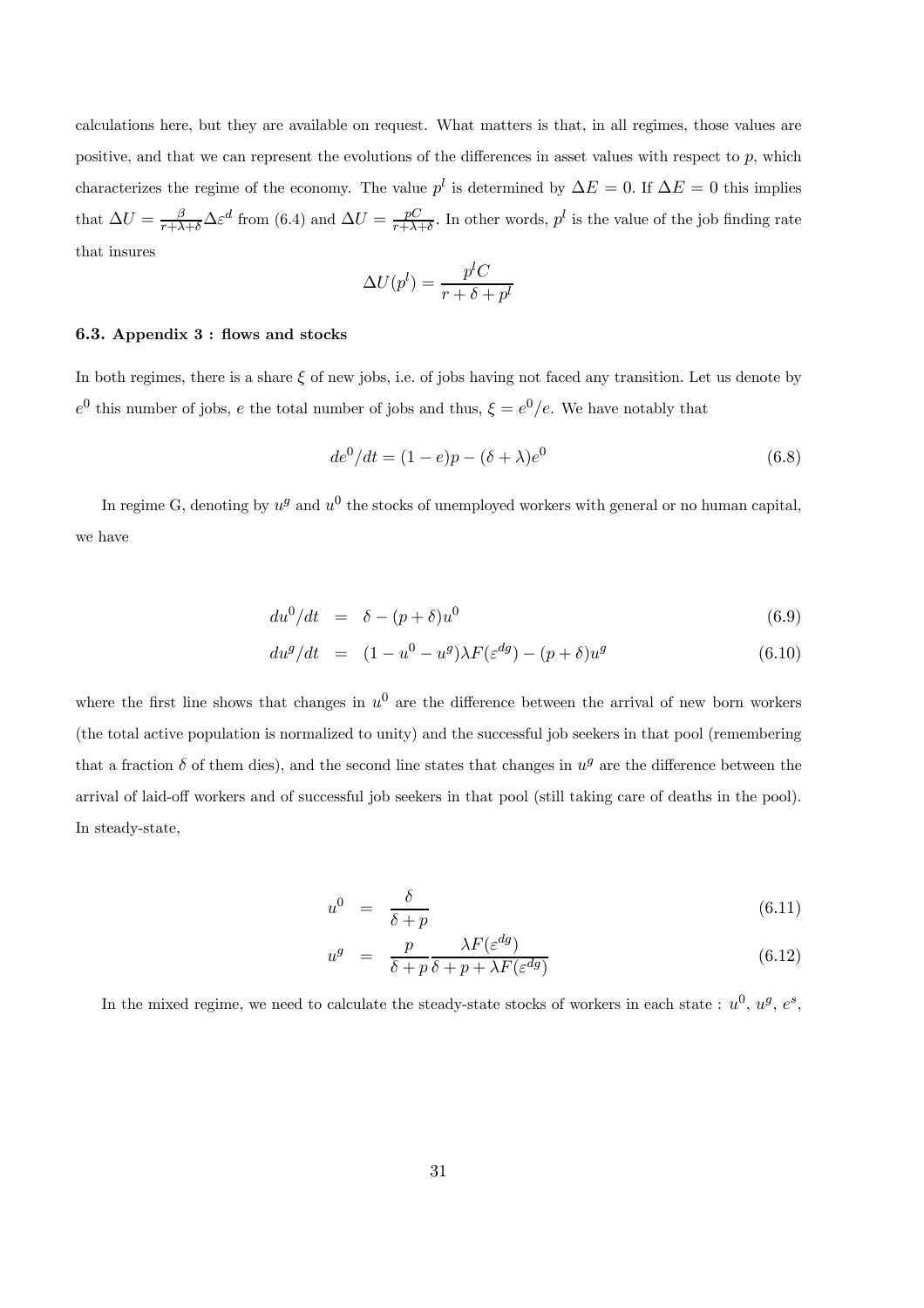$e^g$  with  $e^k$  is the number of 'employed' workers with human capital k,  $k = s, g$ . Now, we have

$$
du^{0}/dt = \delta + e^{s} \lambda F(\varepsilon^{ds}) - (p+\delta)u^{0}
$$
\n(6.13)

$$
du^g/dt = \lambda F(\varepsilon^{dg})e^g - (p+\delta)u^g \tag{6.14}
$$

$$
de^g/dt = \alpha^g p u^0 + u^g p - (\delta + \lambda F(\varepsilon^{dg}))e^g \tag{6.15}
$$

$$
de^s/dt = (1 - \alpha^g)pu^0 - (\delta + \lambda F(\varepsilon^{ds}))e^s \qquad (6.16)
$$

It follows that, in a steady-state, we have

$$
u^{0} = \frac{\delta + e^{s} \lambda F(\varepsilon^{ds})}{\delta + p} \tag{6.17}
$$

$$
u^g = \frac{\lambda F(\varepsilon^{dg})}{p+\delta} e^g \tag{6.18}
$$

$$
e^{g} = \alpha^{g} \frac{p}{\delta + p + \lambda F(\varepsilon^{dg})}
$$
(6.19)

$$
e^{s} = (1 - \alpha^{g}) \frac{\delta}{\delta + \lambda F(\varepsilon^{ds})} \frac{p}{\delta + p}
$$
(6.20)

and finally, using

$$
\frac{\kappa^g}{\kappa^s} = \frac{\delta + \lambda F(\varepsilon^{ds})}{\delta + \lambda F(\varepsilon^{ds})} \frac{e^g}{e^s}
$$
\n(6.21)

we obtain the expression (6.24).

#### 6.4. Appendix 4. Restrictions R

In the steady-state regimes, we have assumed so far that

- in regime G, in which  $E^g > E^s$ , we have that both employed workers with general human capital, or newly hired workers with general human capital, never invest in specific human capital, i.e. in both cases,  $E^g > E^s - C$ . This is always verified in regime G.
- in regime S, in which  $E^g > E^s$ , employed workers with specific human capital never invest in general human capital, i.e.  $E^s > E^g - C$  which is always verified in regime S
- in both pure regimes, it is better to invest than not to invest, which writes formally as  $E^k(\varepsilon^u + h^k)$   $C>U^0$ . For any strictly positive  $\beta$  (bargaining power of workers), this is satisfied as long as C is small enough or  $h^k$  is large enough which we assume. However, in the neighborhood of  $\beta = 0$ , this is not verified, and there exists a zero-investment area, the size of which is reduced by low p, low C and by high  $\varepsilon^u$  and  $h^k$ .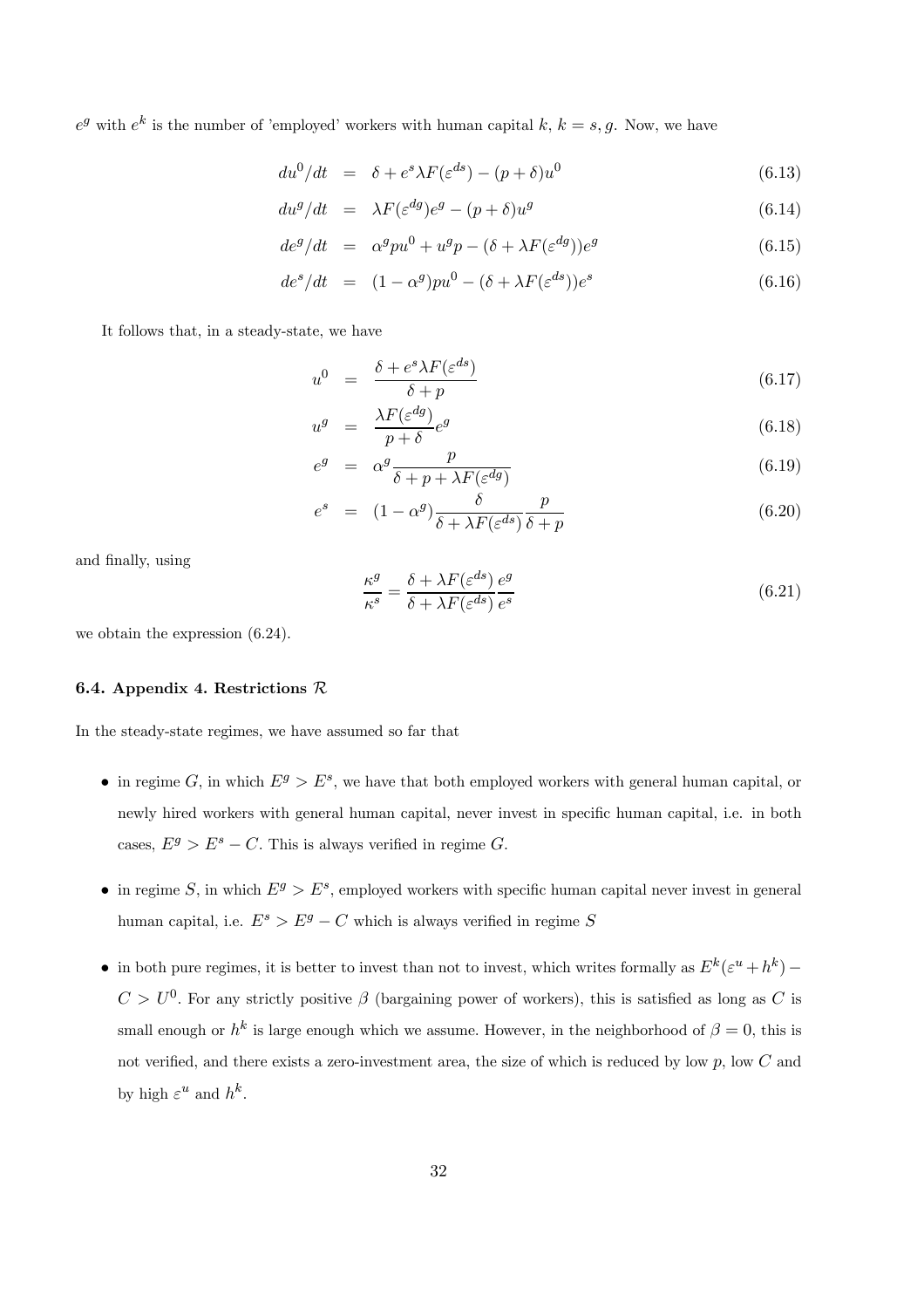• it is not profitable to invest in both skills, i.e. either  $h^{s+g}$  is close enough to  $h^s$  or  $C^{s+g}$  is large enough compared to C. We assume that these 'convexity' assumptions hold.

Under the assumptions of the latter two items, we have proved here that, in the 'steady-areas' of the equilibrium, the problem was well defined and the Bellman equations properly constructed.

#### 6.5. Appendix 5. Unemployment

# 6.5.1. Regime S

In regime  $S$  in which every one invests in specific skills, the derivation of steady-state unemployment is straightforward and we obtain the usual value for the unemployment rate

$$
u^S = u^0 = \frac{\delta + \lambda F(\varepsilon^{ds})}{p + \delta + \lambda F(\varepsilon^{ds})}
$$
\n(6.22)

## 6.5.2. Regime G

In regime  $G$ , one needs to keep track of the stock of unemployed workers with different skills, notably those with general human capital. We have (see Appendix 3) the total unemployment rate in this regime is

$$
u^G = \frac{\delta}{\delta + p} + \frac{p}{\delta + p} \frac{\lambda F(\varepsilon^{dg})}{p + \delta + \lambda F(\varepsilon^{dg})}
$$
(6.23)

With  $\delta = 0$ , one is back to the standard value  $\lambda F(\varepsilon^{dg})/(p + \lambda F(\varepsilon^{dg}))$  since everyone, in steady-state, becomes skilled with general human capital. Having  $\delta > 0$  allows for demographic turnover and so for a positive fraction of unskilled in this economy.

#### 6.5.3. Mixed Strategy Regime

In this regime, given that  $E^s = E^g$ , workers endowed with general human capital will all chose not to invest in specific human capital: indeed, why pay  $C$  to get the same level of utility as without making any new investment? So, the only workers investing in specific human capital are the new born workers. We need to link  $\alpha^g$  to  $\kappa^s$  and  $\kappa^g$  to obtain a full description of that equilibrium. We obtain (see Appendix 3):

$$
\frac{\kappa^g}{1 - \kappa^g} = \frac{\alpha^g}{1 - \alpha^g} \left( \frac{\delta + \lambda F(\varepsilon^{dg})}{p + \delta + \lambda F(\varepsilon^{dg})} \frac{p + \delta}{\delta} \right)
$$
(6.24)

where the difference between  $\alpha^g$  and  $\kappa^g$  is due to a corrective term accounting for the fact that there are inflows into unemployment of workers with general human capital, who later on systematically chose not to invest in specific human capital. Notably,  $\delta = 0$  implies that  $\kappa^g = 1$  whatever  $\alpha^g$  (i.e. all the labor force would become skilled with general human capital in steady-state). Nevertheless, in spite of the corrective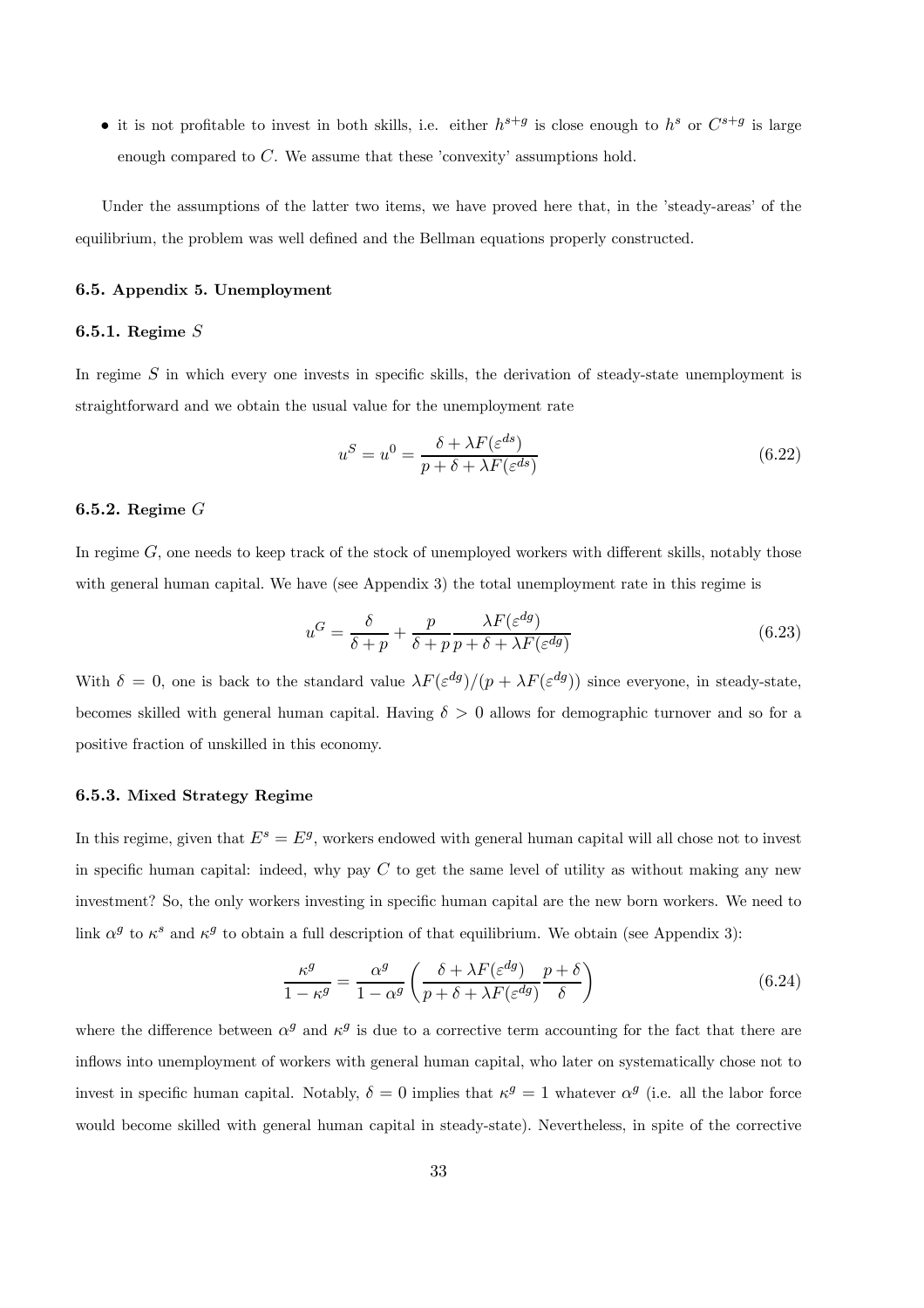terms, it is possible to describe the full set of  $\kappa^g$  in  $[0, 1]$  with any mixed strategy  $0 < \alpha^g < 1$  of new-born workers. Notably, it is possible to find the value of  $\alpha^g$  corresponding to the equilibrium value  $p = p^l$ , as represented on Figure 2.3. This proves the existence of a steady-state mixed strategy equilibrium. Further, we have in this case that total unemployment is

$$
u^M = \frac{\delta}{\delta + p} \left( 1 + (1 - \alpha^g) \frac{p}{\delta + p} \frac{\lambda F(\varepsilon^{ds})}{\delta + \lambda F(\varepsilon^{ds})} \right) + \alpha^g \frac{p}{p + \delta} \frac{\lambda F(\varepsilon^{dg})}{\delta + p + \lambda F(\varepsilon^{dg})}
$$

and it is easy to check that  $\alpha^g = 0$  and  $\alpha^g = 1$  brings back to the pure regimes  $(u^S \text{ and } u^G \text{ above}).$ 

# 6.6. Appendix 6. Welfare implications

Since we don't have multiple equilibria, we cannot strictly speaking pareto-rank the regimes. However, it is possible to discuss the costs and benefits of each regime. Regime  $S$  has higher productive efficiency, since workers are more efficient in their job, and the economy pays fewer job search costs since job destruction occur less frequently. However, it has to pay (through the workers) human capital investments more frequently, since both new born workers and older workers have to pay  $C$  at the hiring level. A contrario, the economy in the regime  $G$  is less productive, has higher turnover and thus pays more frequently the search costs, but has only the new born workers paying the human capital investments. To illustrate the difference, we can derive the gross domestic product of each economy, which is

$$
GDP^S = u^Sb + (1 - u^S) \left[ h^S + \varepsilon^u \xi^S + (1 - \xi) \int_{\varepsilon^{ds}}^{\varepsilon^u} \varepsilon dF(\varepsilon) \right] - \gamma \theta u^S - pu^SC
$$
  
\n
$$
GDP^G = u^Gb + (1 - u^G) \left[ h^G + \varepsilon^u \xi^G + (1 - \xi) \int_{\varepsilon^{dg}}^{\varepsilon^u} \varepsilon dF(\varepsilon) \right] - \gamma \theta u^G - pu^OC
$$

where  $\xi^K$  is the fraction of existing jobs that have not faced yet a transition to a new  $\lambda$ , and  $u^0$  is the number of unemployed in the regime  $G$  that are still without general human capital. We showed in Appendix 3 that  $\xi^K = \frac{p}{\lambda + \delta} \frac{u^K}{1 - u^K}, K = S, G.$ 

# References

- [1] Abowd, J. and Kramarz, F. (1998). "Hiring Costs and Firing Costs", mimeo, revised version of Crest DP 1995-43
- [2] Abraham, K. G. and Farber H.S. (1987). "Job Duration, Seniority, and Earnings", American Economic Review 77(3), pp278-97.
- [3] Acemoglu, D. and Pischke, J.S. (1999a). 'The Structure of Wages and Investment in General Training', Journal of Political Economy, Vol. 107, Issue 3 (June), pp. 539-572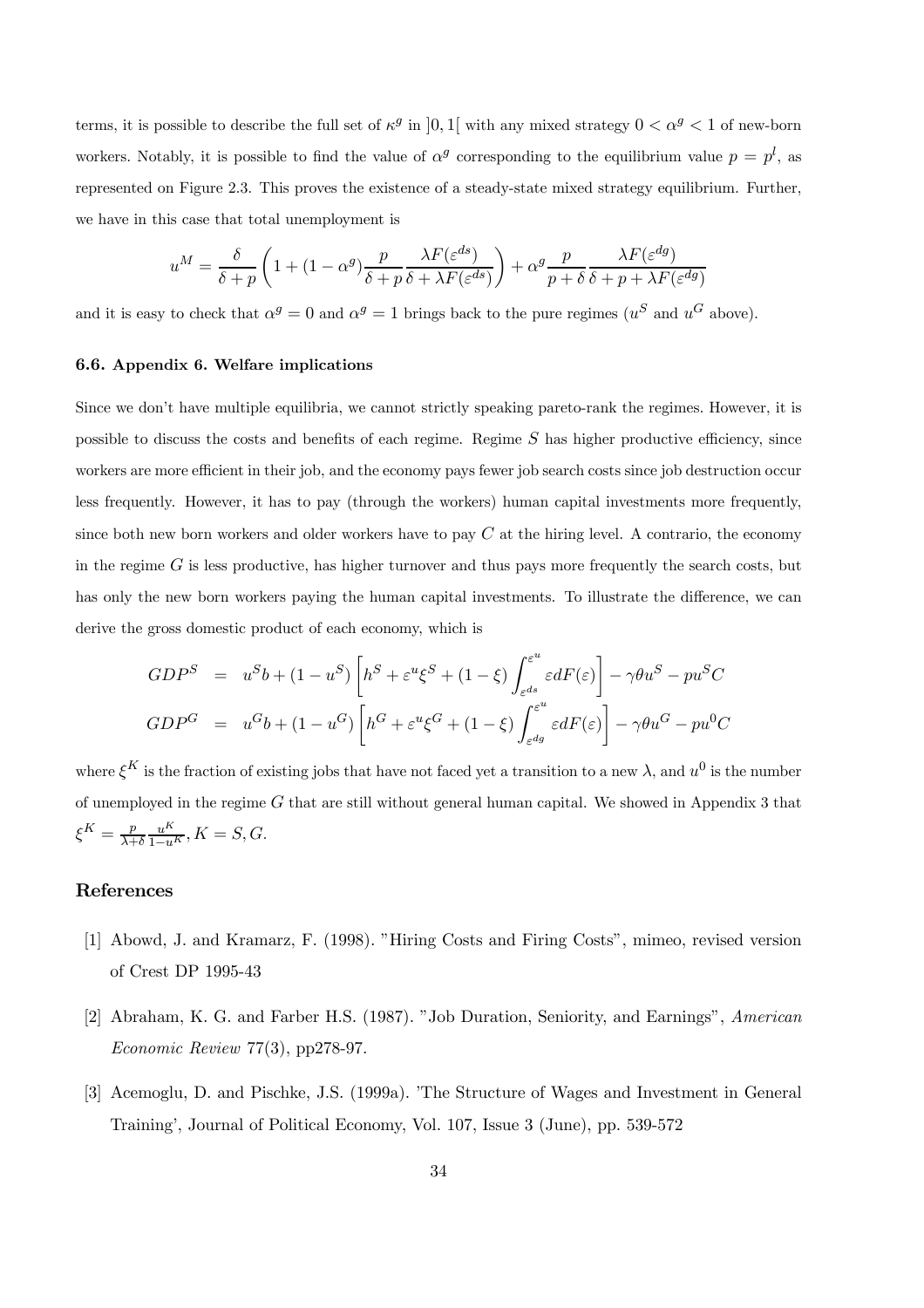- [4] Acemoglu, D. and Pischke, J.S. (1999b). "Beyond Becker: Training in Imperfect Labor Markets" Economic Journal Features 109, February 1999, F112-F142.
- [5] Altonjji, J.G. and Shakotko R. A. (1987). "Do Wages Rise with Job Seniority", Review of Economic Studies, LIV, pp437-459.
- [6] Becker G. (1964). Human Capital, The University of Chicago Press, Third Edition
- [7] Bertola G., Ichino, A. (1995), "Wage Inequality and Unemployment: United States vs. Europe", NBER Macroannuals, pp13-66
- [8] Blanchard, O. and L. Katz (1992), "Regional evolutions", Brookings Papers on Economic Activity, 1, 1-61.
- [9] Blanchard, O. and Wolfers, J. (2000). "The Role of Shocks and Institutions in the Rise of European Unemployment: The Aggregate Evidence", Economic Journal, 110, C1-C33
- [10] Clark, R. L. and N. Ogawa. (1992). "Reconsidering Tenure and Earnings Profile of Japanese Men", American Economic Review, March, 82, 336-45.
- [11] Hashimoto, M. and Raisian, J. (1985). "Employment Tenure and Earnings Profiles in Japan and the United States", The American Economic Review, Vol. 75, Issue 4 (Sep.), pp. 721-735
- [12] Hashimoto, M. and Raisian, J. (1985). "Employment Tenure and Earnings Profiles in Japan and the United States: A Reply", The American Economic Review, Vol. 82, Issue 1, pp. 346—354
- [13] Krugman P.R. and Obstfelfd M. (2000). International Economics, Theory and Policy, 5<sup>th</sup> international edition, Addison-Wesley, ed.
- [14] Malcomson, J.M. (2000). "Individual Employment Contracts", Handbook of Labor Economics, Vol. 3, D. Card and O. Ashenfelter, eds.
- [15] Mortensen, D.T. and Pissarides, C.A. (1999). "Job reallocation, Employment Fluctuations and Unemployment", Handbook of Macroeconomics
- [16] Ljunqvist L. and Sargent, T.J. (1998). "The European Unemployment Dilemna", Journal of Political Economy, 106, 514-550.